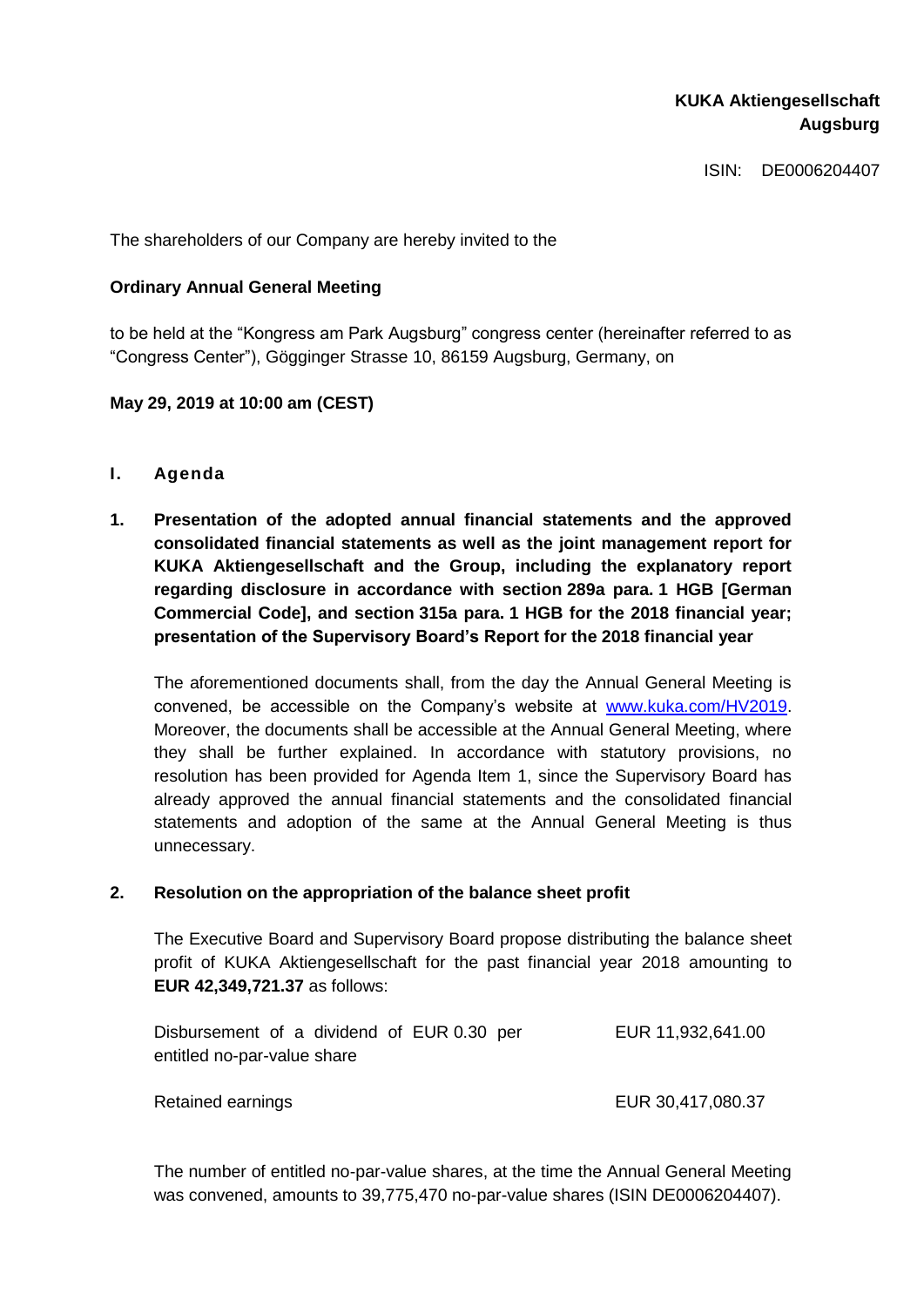As of the time at which the Annual General Meeting was convened, KUKA Aktiengesellschaft did not hold any treasury shares. If the Company does hold treasury shares at the time at which the Annual General Meeting is held, such shares are not entitled to dividends. In this case, an adapted resolution will be submitted for voting at the Annual General Meeting proposing to pay out an unchanged dividend of EUR 0.30 per entitled no-par-value share and increase the retained earnings while reducing the disbursement.

# **3. Resolution on approving the discharge from responsibility of the members of the Executive Board**

The Executive Board and the Supervisory Board propose that the members of the Executive Board be discharged from responsibility for the 2018 financial year.

It is planned that shareholders at the Annual General Meeting shall decide on the discharge from responsibility of the members of the Executive Board as a whole.

# **4. Resolution on approving the discharge from responsibility of the members of the Supervisory Board**

The Executive Board and the Supervisory Board propose that the members of the Supervisory Board be discharged from responsibility for the year.

It is planned that shareholders at the Annual General Meeting shall decide on the discharge from responsibility of the members of the Supervisory Board as a whole.

# **5. Resolution on canceling the existing Authorized Capital 2015 and on creating new Authorized Capital 2019, with authorization to exclude subscription rights, and on making relevant amendments to the Articles of Association**

In accordance with section 4 para. 5 of the Articles of Association, Authorized Capital 2015 still exists in the amount of EUR 46,420,808.20 with a term ending on June 9, 2020. This is to be canceled and replaced with a new Authorized Capital 2019.

With the joint resolution on Agenda Item 5 it is intended to ensure that the cancelation of the existing Authorized Capital 2015 as per section 4 para. 5 of the Articles of Association only becomes effective if it is replaced by the new Authorized Capital 2019 in accordance with the following resolution.

The Executive Board and Supervisory Board propose to resolve the following:

a) The Executive Board's authorization under section 4 para. 5 of the Articles of Association to increase the Company's share capital, subject to approval by the Supervisory Board, by issuing new shares on one or more occasions on or before June 9, 2020 by up to EUR 46,420,808.20 (Authorized Capital 2015) shall be revoked when this resolution comes into effect on entry into the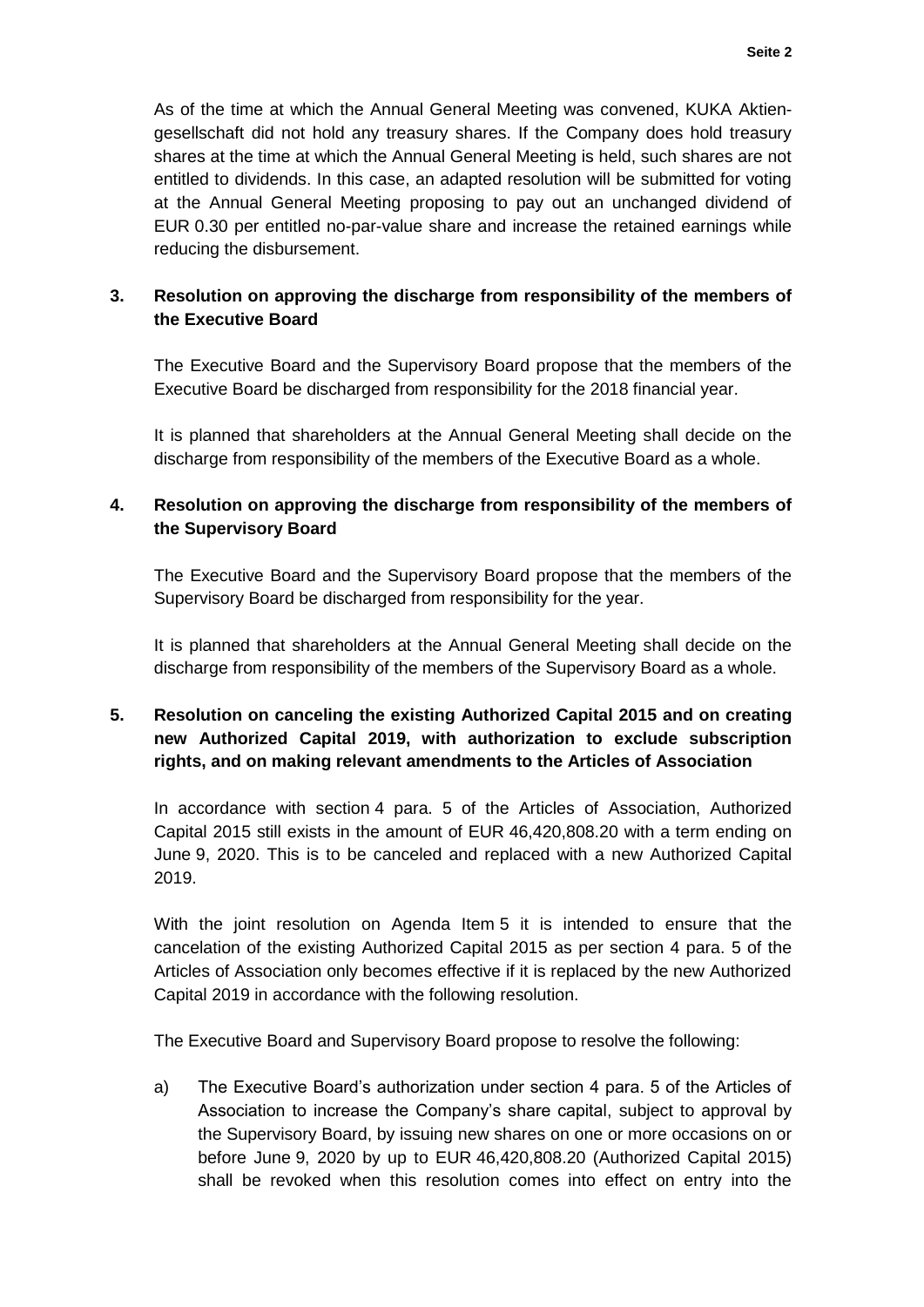commercial register with revocation of the present section 4 para. 5 of the Articles of Association.

b) Subject to approval by the Supervisory Board, the Executive Board is hereby authorized to increase the Company's share capital on one or more occasions on or before May 28, 2024 by up to EUR 31,024,866.60 by issuing new shares in exchange for contributions in cash or in kind (Authorized Capital 2019). The shareholders shall be granted subscription rights. The new shares may also be underwritten by one or more financial institutions or by enterprises operating according to section 53 para. 1 sentence 1 or section 53b para. 1 sentence 1 or section 7 KWG [German Banking Act], as specified by the Executive Board, subject to the obligation that they are offered to the shareholders for subscription (indirect subscription right). However, the Executive Board shall be authorized, subject to approval by the Supervisory Board, to exclude fractional amounts from shareholder subscription rights and to exclude shareholder subscription rights if a capital increase in exchange for contributions in kind takes place for the purpose of acquiring companies or parts of companies or interests in companies or other assets (including thirdparty claims against the Company). Subject to approval by the Supervisory Board, the Executive Board shall be further authorized to exclude shareholder subscription rights in the event of Authorized Capital 2019 being used once or several times in exchange for cash contributions in an amount not exceeding 10% of the existing share capital at the time this authorization comes into effect and – if this value is lower – at the time this authorization is exercised, in order to issue the new shares at a price that is not significantly lower than the price of the Company's shares already quoted on the stock exchange at the time the new share issue price is finalized. Shares sold as a result of, and during the term of, the authorization granted at the Annual General Meeting of May 29, 2019 in accordance with section 71 para. 1 no. 8 sentence 5 AktG [German Stock Corporation Act] in conjunction with section 186 para. 3 sentence 4 AktG shall count towards the aforementioned 10% threshold. Furthermore, this 10% threshold shall also include shares issued for the purpose of servicing warrant or convertible bonds, participation rights or participating bonds or a combination of these instruments, provided that these instruments were issued as a result of, and during the term of, the authorization granted at the Annual General Meeting of May 29, 2019 in accordance with the appropriate application of section 186 para. 3 sentence 4 AktG.

The Executive Board shall be authorized, subject to approval by the Supervisory Board, to stipulate other details regarding the capital increase and its execution, in particular with regard to share rights and the terms and conditions relating to the issuance of shares.

c) Section 4 para. 5 of the Articles of Association shall be reworded as follows as soon as the removal of the present section 4 para. 5 has been entered in the commercial register pursuant to letter a):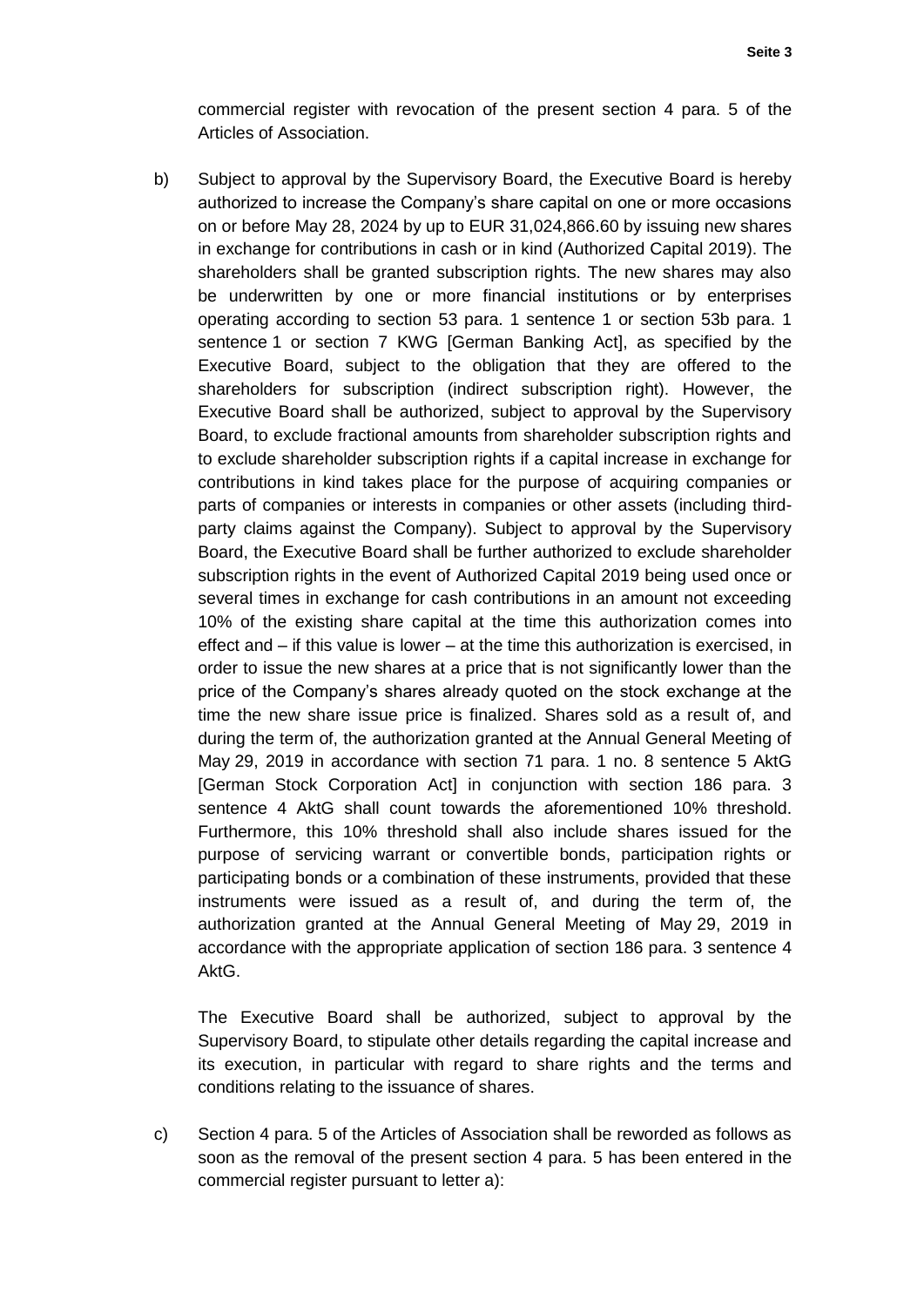"Subject to approval by the Supervisory Board, the Executive Board is authorized to increase the Company's share capital on one or more occasions on or before May 28, 2024 by up to EUR 31,024,866.60 by issuing new shares in exchange for contributions in cash or in kind (Authorized Capital 2019). The shareholders shall be granted subscription rights. The new shares may also be underwritten by one or more financial institutions or by enterprises operating according to section 53 para. 1 sentence 1 or section 53b para. 1 sentence 1 or section 7 KWG, as specified by the Executive Board, subject to the obligation that they are offered to the shareholders for subscription (indirect subscription right). However, the Executive Board shall be authorized, subject to approval by the Supervisory Board, to exclude fractional amounts from shareholder subscription rights and to exclude shareholder subscription rights if a capital increase in exchange for contributions in kind takes place for the purpose of acquiring companies or parts of companies or interests in companies or other assets (including third-party claims against the Company). Subject to approval by the Supervisory Board, the Executive Board shall be further authorized to exclude shareholder subscription rights in the event of Authorized Capital 2019 being used once or several times in exchange for cash contributions in an amount not exceeding 10% of the existing share capital at the time this authorization comes into effect and – if this value is lower – at the time this authorization is exercised, in order to issue the new shares at a price that is not significantly lower than the price of the Company's shares already quoted on the stock exchange at the time the new share issue price is finalized. Shares sold as a result of, and during the term of, the authorization granted at the Annual General Meeting of May 29, 2019 in accordance with section 71 para. 1 no. 8 sentence 5 AktG in conjunction with section 186 para. 3 sentence 4 AktG shall count towards the aforementioned 10% threshold. Furthermore, this 10% threshold shall also include shares issued for the purpose of servicing warrant or convertible bonds, participation rights or participating bonds or a combination of these instruments, provided that these instruments were issued as a result of, and during the term of, the authorization granted at the Annual General Meeting of May 29, 2019 in accordance with the appropriate application of section 186 para. 3 sentence 4 AktG.

The Executive Board shall be authorized, subject to approval by the Supervisory Board, to stipulate other details regarding the capital increase and its execution, in particular with regard to share rights and the terms and conditions relating to the issuance of shares."

d) The Supervisory Board is hereby authorized to amend the wording of section 4 para. 1 and para. 5 of the Articles of Association following complete or partial execution of the capital increase, as appropriate each time after the Authorized Capital 2019 has been used, or, if Authorized Capital 2019 has not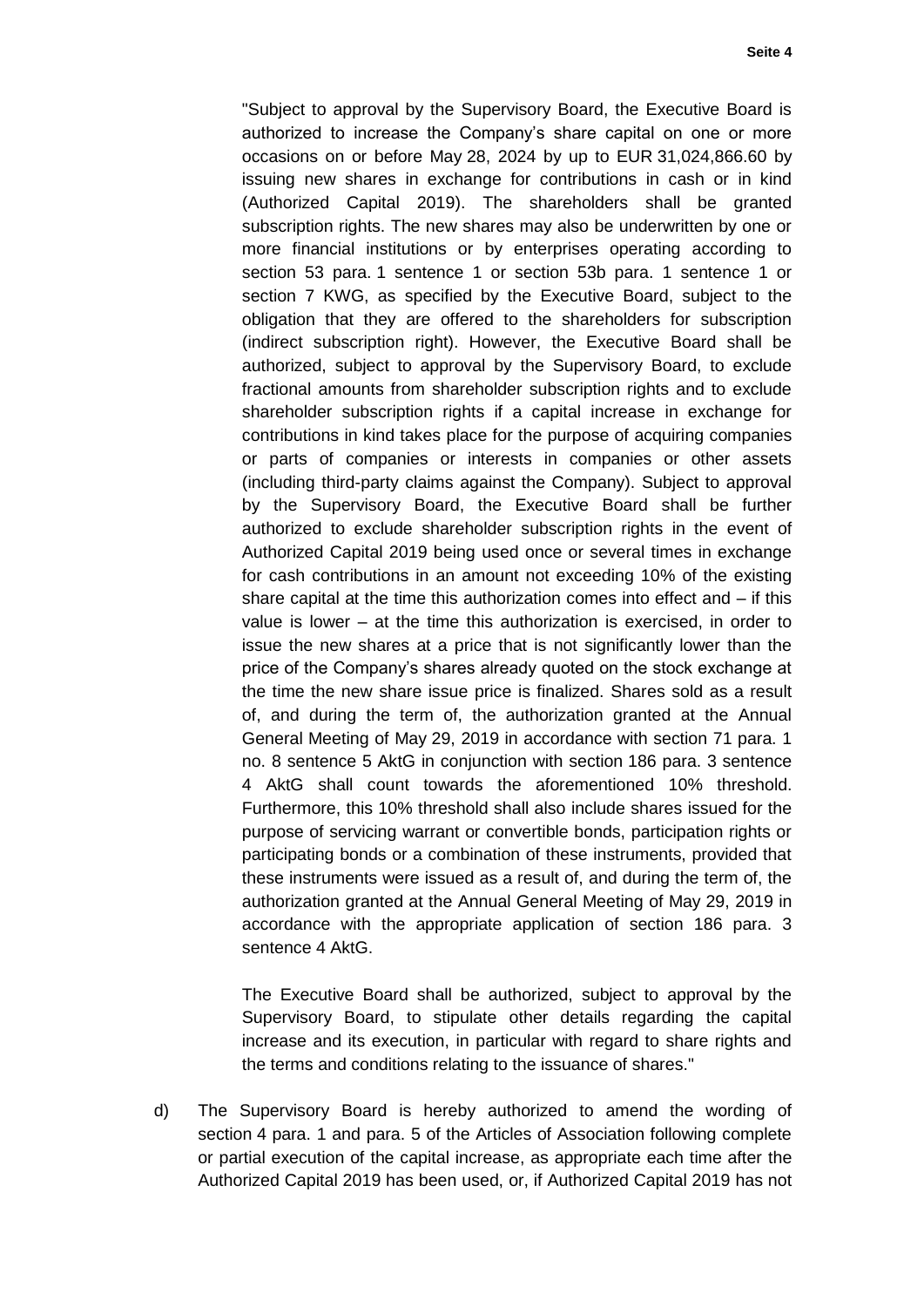been used or fully used by May 28, 2024, following expiration of the authorization.

**6. Resolutions on the cancelation of the existing Conditional Capital 2010, on the cancelation of the existing Conditional Capital 2013 and on the cancelation of the existing Conditional Capital 2014, as well as resolution on the authorization to issue warrant and/or convertible bonds, participating bonds and participation rights (or combinations of these instruments) and to exclude subscription rights and simultaneously authorizing a new Conditional Capital 2019 and the associated amendments to the Articles of Association**

## **a) Resolution on the cancelation of the existing Conditional Capital 2010 and the associated amendment to the Articles of Association**

KUKA Aktiengesellschaft had issued on February 12, 2013 in partial exercise of the authorization granted by the Annual General Meeting on April 29, 2010 convertible bonds with a nominal total amount of EUR 58,800,000.00 by way of a private placement. This resulted in an obligation in favor of bondholders at any time during the exercise period to convert into no-par-value shares of KUKA Aktiengesellschaft, according to conversion rights, all bonds with a nominal value of EUR 100,000.00 in their entirety and not partially, at the current conversion price of EUR 36.8067 per share and with a pro rata amount of share capital equal to EUR 2.60 each.

Initially, 1,598,659 no-par-value shares from a conditional capital of EUR 4,156,513.40 were available to service the convertible bonds (Conditional Capital 2010).

Bondholders exercised their conversion rights until December 31, 2015. To service conversion rights, a total of 1,597,521 new shares were created from the Conditional Capital 2010, resulting in an effective increase of the share capital of EUR 4,153,554.60.

On the basis of the authorization granted by the Annual General Meeting on June 5, 2013, the committee appointed by the Supervisory Board on December 11, 2015 resolved on January 13, 2016 the amendments to section 4 para. 1 and 6 sentence 1 of the Articles of Association required in connection with this capital increase. The (declaratory) entry of the amendment to the Articles of Association in the Commercial Register of the Local Court of Augsburg took place on February 18, 2016.

On February 18, 2016, KUKA Aktiengesellschaft prematurely terminated the convertible bonds in accordance with the bond conditions. All conversions exercised up to March 24, 2016 were satisfied by the issue of new shares. Against this background, the remaining Conditional Capital 2010 can now be completely cancelled.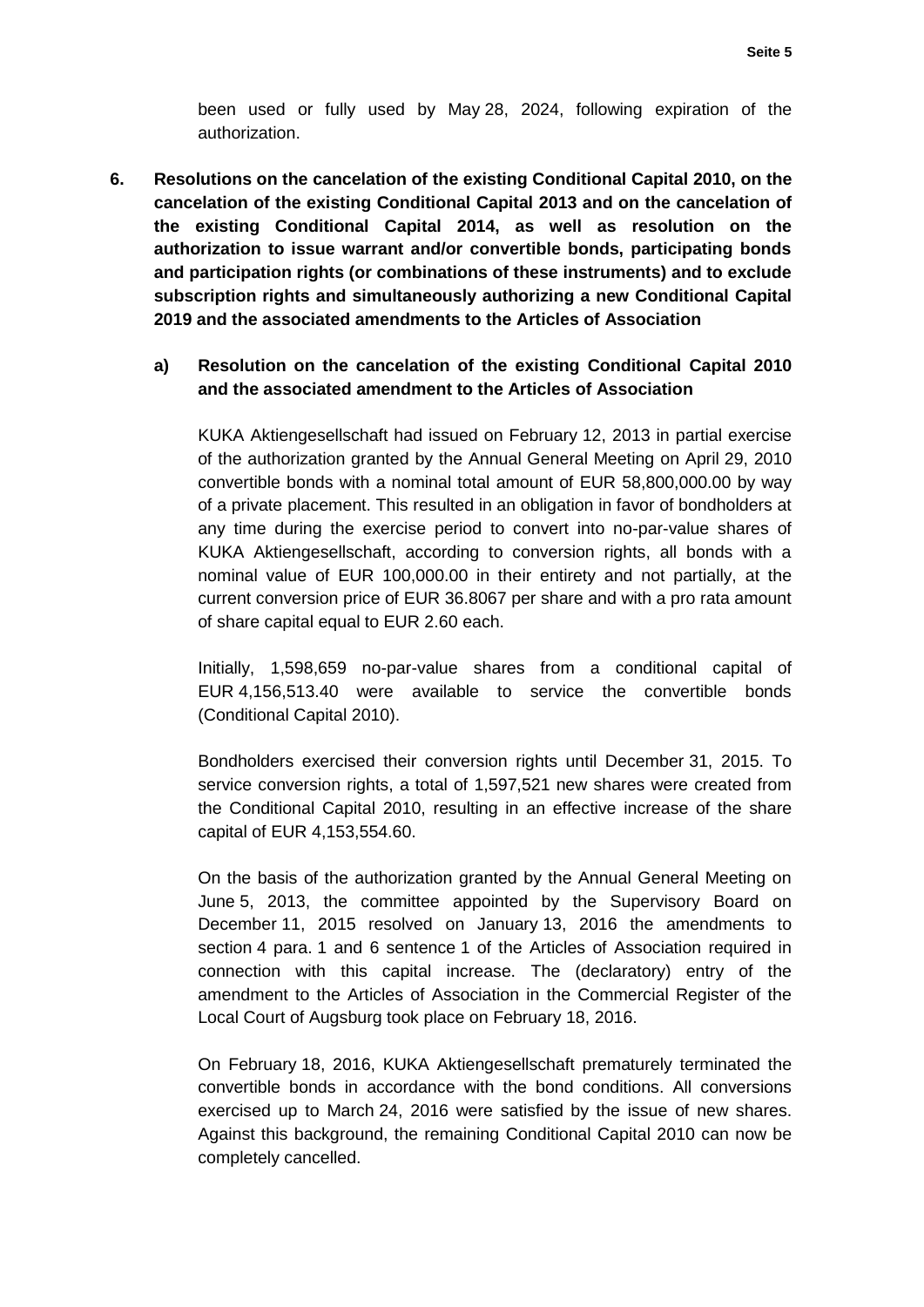The Executive Board and Supervisory Board propose to resolve the following:

The Conditional Capital 2010 contained in section 4 para. 6 of the Articles of Association shall be cancelled. Section 4 para. 6 of the Articles of Association is deleted.

## **b) Resolution on the cancelation of the existing Conditional Capital 2013 and the associated amendment to the Articles of Association**

KUKA Aktiengesellschaft had issued on July 26, 2013 in partial exercise of the authorization granted by the Annual General Meeting on June 5, 2013 (further) convertible bonds with a nominal total amount of EUR 91,200,000.00 by way of a private placement. The convertible bonds issued on July 26, 2013 represented an increase of EUR 58,800,000.00 in the total nominal amount of the convertible bonds issued on February 12, 2013. With the exception of the issue amount, the two bonds had the same features and formed a single bond (with a total nominal amount of EUR 150,000,000.00); they had the same security identification number (ISIN DE000A1R09V9) and were traded on the Open Market of the Frankfurt Stock Exchange.

The issue of the convertible bonds on July 26, 2013 resulted in the (further) obligation in favor of bondholders at any time during the exercise period to convert into no-par-value shares of KUKA Aktiengesellschaft, according to conversion rights, all bonds with a nominal value of EUR 100,000.00 in their entirety and not partially, at the current conversion price of EUR 36.8067 per share and with a pro rata amount of share capital equal to EUR 2.60 each.

2,479,553 no-par-value shares from the conditional capital of EUR 6,446,837.80 were available to service the convertible bonds (Conditional Capital 2013).

Bondholders exercised their conversion rights until December 31, 2015. To service conversion rights, until 31 December a total of 1,195,423 new shares were created from the Conditional Capital 2013, resulting in an effective increase of the share capital of EUR 3,108,099.80.

On the basis of the authorization granted by the Annual General Meeting on May 28, 2014, the committee appointed by the Supervisory Board on December 11, 2015 resolved on January 13, 2016 the amendments to section 4 para. 1 and 7 sentence 1 of the Articles of Association required in connection with this capital increase. The (declaratory) entry of the amendment to the Articles of Association in the Commercial Register of the Local Court of Augsburg took place on February 18, 2016.

Furthermore, bondholders also exercised their conversion rights in the period from January 1, 2016 to March 24, 2016. To service conversion rights, a total of 1,274,211 new shares were created from the Conditional Capital 2013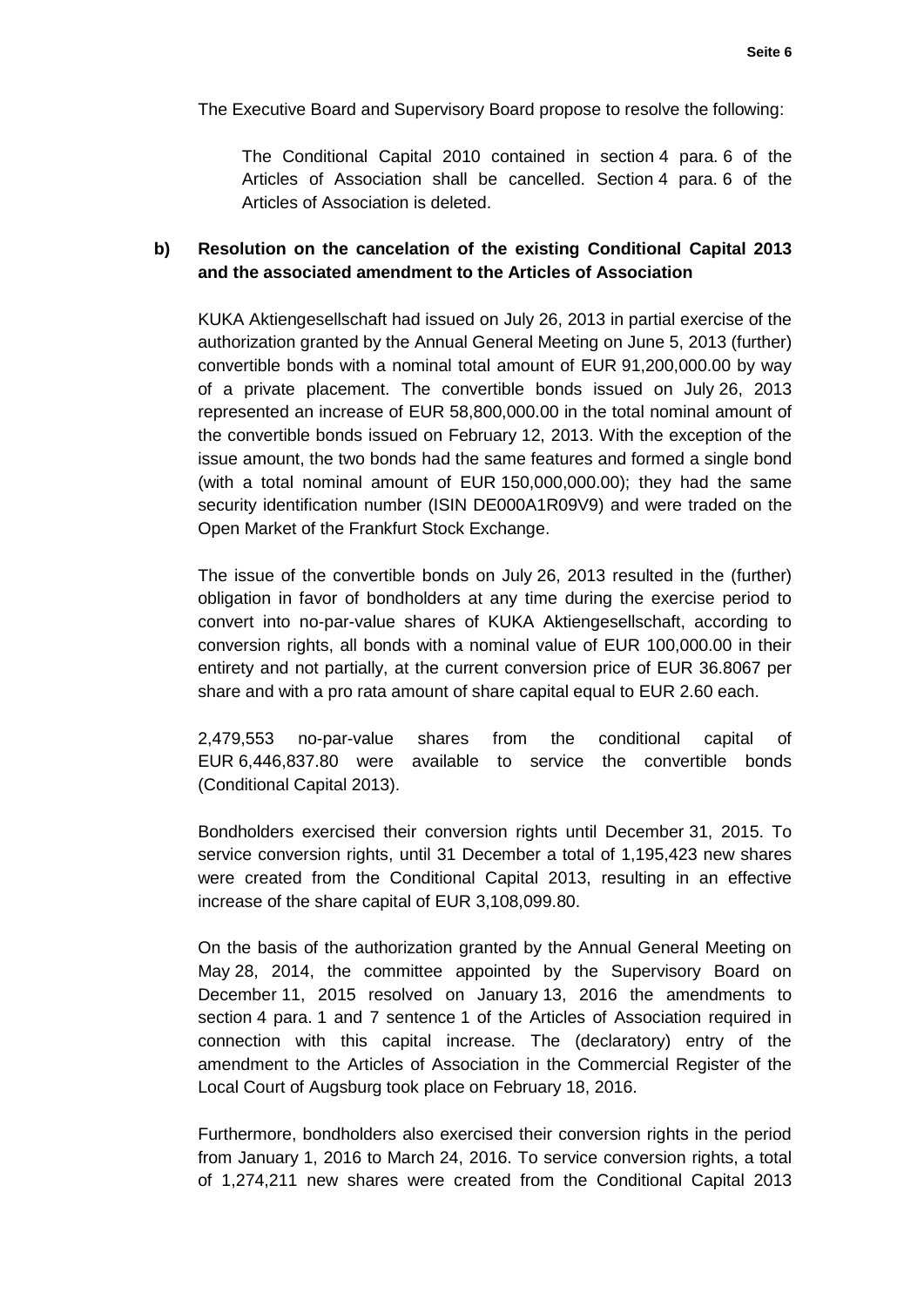during this period, resulting in an effective increase of the share capital of EUR 3,312,948.60.

On the basis of the authorization granted by the Annual General Meeting on May 28, 2014, the committee appointed by the Supervisory Board on March 8, 2016 resolved on March 30, 2016 the further amendments to section 4 para. 1 and 7 sentence 1 of the Articles of Association required in connection with this capital increase. The (declaratory) entry of the amendment to the Articles of Association in the Commercial Register of the Local Court of Augsburg took place on July 19, 2016.

On February 18, 2016, KUKA Aktiengesellschaft prematurely terminated the convertible bonds in accordance with the bond conditions. All conversions exercised up to March 24, 2016 were satisfied by the issue of new shares. Against this background, the remaining Conditional Capital 2013 can now be completely cancelled.

The Executive Board and Supervisory Board propose to resolve the following:

The Conditional Capital 2013 contained in section 4 para. 7 of the Articles of Association shall be cancelled. Section 4 para. 7 of the Articles of Association is deleted.

# **c) Resolution on the cancelation of the existing Conditional Capital 2014 and the cancelation of the existing authorization to issue bonds (authorization 2014) and the associated amendment to the Articles of Association**

Through resolution, the Annual General Meeting held on May 28, 2014 authorized conditional capital totaling up to EUR 33,486,707.80 by issuing up to 12,879,503 new no-par-value shares (Conditional Capital 2014). At the same time, subject to approval by the Supervisory Board, the Annual General Meeting of May 28, 2014 authorized the Executive Board to issue once or several times ordinary bearer or registered warrant bonds or convertible bonds, participating bonds and participation rights or a combinations of these instruments (jointly referred to as "bonds") up until May 27, 2019 for a total nominal amount of up to EUR 600,000,000.00 with or without a fixed maturity date and to grant or impose upon holders or creditors of the bonds option or conversion rights or option or conversion obligations in respect of no-par-value shares of KUKA Aktiengesellschaft with a pro rata amount of share capital of up to EUR 33,486,707.80 as further required by the conditions of the bonds.

This authorization is only valid until May 27, 2019 and can no longer be exercised after May 27, 2019.

The Executive Board and Supervisory Board propose to resolve the following: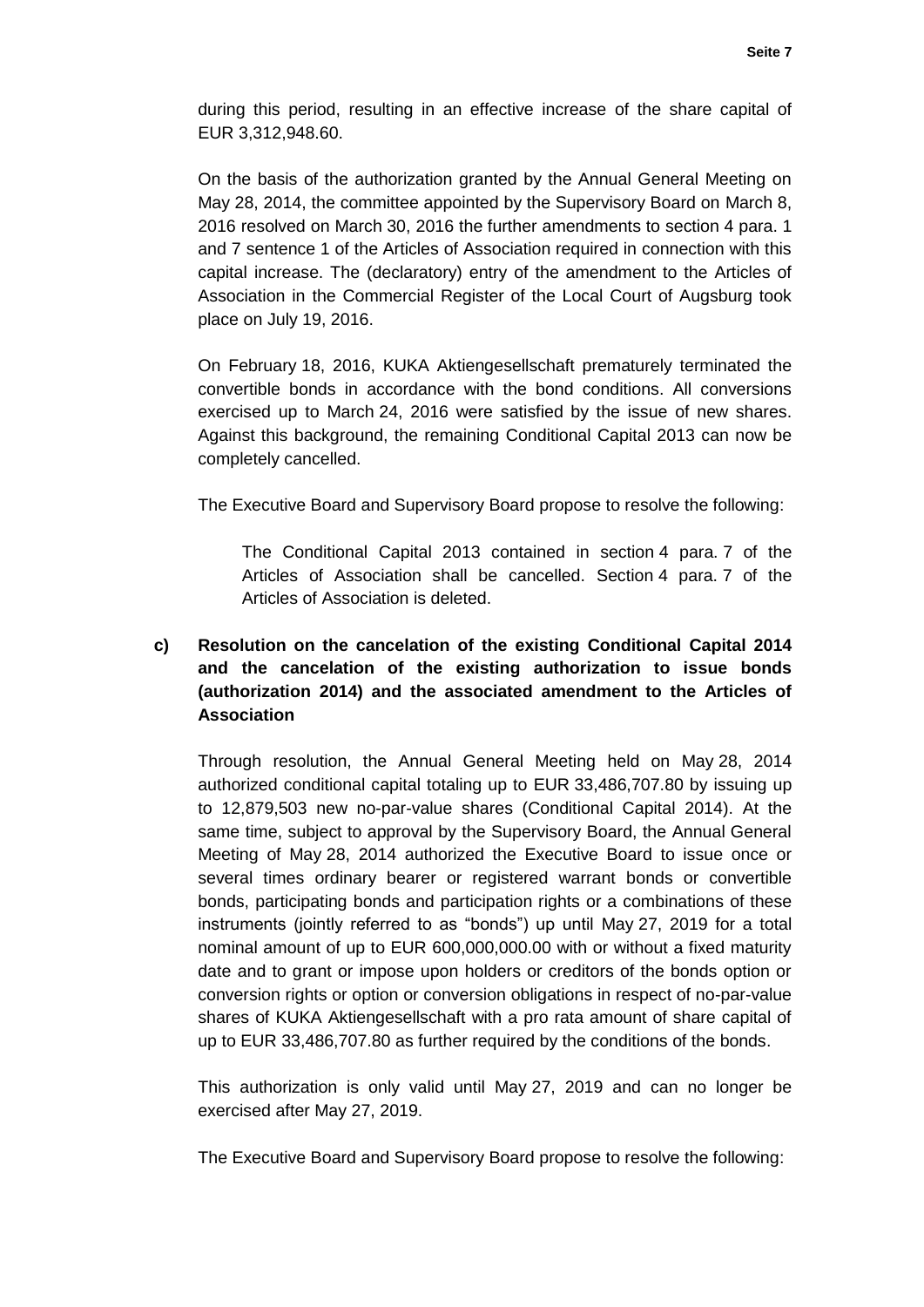The Conditional Capital 2014 contained in section 4 para. 8 of the Articles of Association shall be cancelled. Section 4 para. 8 of the Articles of Association is deleted.

**d) Resolution on the authorization to issue warrant bonds or convertible bonds, participating bonds and participation rights (or combinations of these instruments) and to exclude subscription rights and simultaneously authorizing a new Conditional Capital 2019 and the associated amendment to the Articles of Association**

A new authorization to issue warrant bonds, convertible bonds, participating bonds and participation rights (or combinations of these instruments) – also with exclusion of subscription rights – is to be granted and a new Conditional Capital 2019 established, as well as amending the Company's Articles of Association accordingly.

The Executive Board and Supervisory Board propose to resolve the following:

- **(1) Authorization to issue warrant bonds, convertible bonds, participating bonds and participation rights (or combinations of these instruments) and to exclude subscription rights**
	- *(a) Authorization period and nominal amount*

Subject to approval by the Supervisory Board, the Executive Board is authorized to issue once or several times ordinary bearer or registered warrant bonds or convertible bonds, participating bonds and participation rights or combinations of these instruments (jointly referred to as "bonds") up until 28 May 2024 for a total nominal amount of up to EUR 500,000,000.00 with or without a fixed maturity date and to grant or impose upon holders or creditors of the bonds option or conversion rights or option or conversion obligations in respect of no-par-value shares of KUKA Aktiengesellschaft with a pro rata amount of share capital of up to EUR 15,512,432.00 as further set forth in the conditions of the bonds.

Other than in euro, the bonds may be issued in the legal tender of an OECD country, up to the equivalent euro amount. They may also be issued by one of KUKA Aktiengesellschaft's dependent Group companies. In such case the Executive Board is authorized, subject to approval by the Supervisory Board, to guarantee the bonds by KUKA Aktiengesellschaft and to grant or impose upon the holders or creditors option or conversion rights or obligations in respect of no-par-value shares of KUKA Aktiengesellschaft.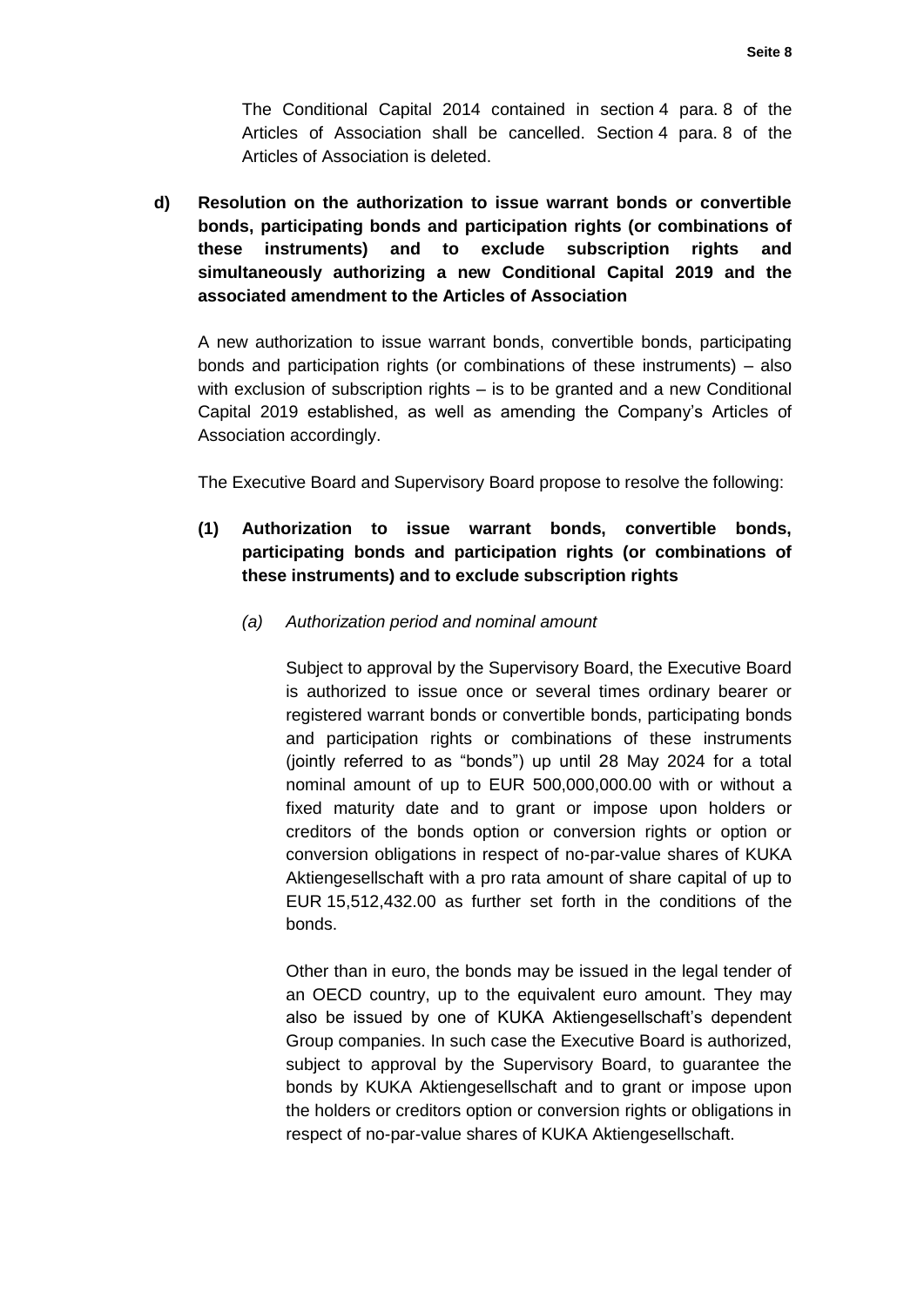#### *(b) Subscription rights and exclusion of subscription rights*

In general, the shareholders shall be granted subscription rights to the bonds. To the extent shareholders are not granted immediate subscription rights to the bonds, shareholders shall be granted their statutory subscription rights via the financial institution or the consortium of financial institutions issuing the bonds, which are obligated to offer the bonds to the shareholders. If the bonds are issued by a dependent Group company, KUKA Aktiengesellschaft shall ensure that the statutory subscription rights for KUKA Aktiengesellschaft shareholders are granted in accordance with the above sentence.

Subject to approval by the Supervisory Board, however, the Executive Board is authorized to exclude the statutory subscription rights of shareholders in the following cases:

- fractional amounts arising as a result of the subscription ratio;
- to the extent necessary to be able to grant holders of previously issued option or conversion rights or obligations a subscription right to the extent to which they would be entitled after exercising their option or conversion rights or fulfilling their option or conversion obligations as shareholders;
- to the extent that bonds with option or conversion rights or obligations are sold for cash, and the Executive Board, after a diligent analysis, concludes that the issue price of the bond is not substantially less than the hypothetical market value established using recognized principles, especially of financial mathematics. However, this authorization to exclude the subscription right only applies for bonds with option or conversion rights or obligations in respect of shares with a pro rata amount of share capital that may not exceed 10% of the share capital, neither on the date this authorization becomes effective nor on the date of exercising the existing authorization, if this value is lower. Treasury shares sold during the term of this authorization to issue bonds with option and or conversion rights or obligations pursuant to section 186 para. 3 sentence 4 AktG under exclusion of subscription rights pursuant to section 71 no. 8 sentence 5 AktG in conjunction with section 186 para. 3 sentence 4 AktG count towards this 10% threshold. Furthermore, shares issued during the term of this authorization to issue bonds with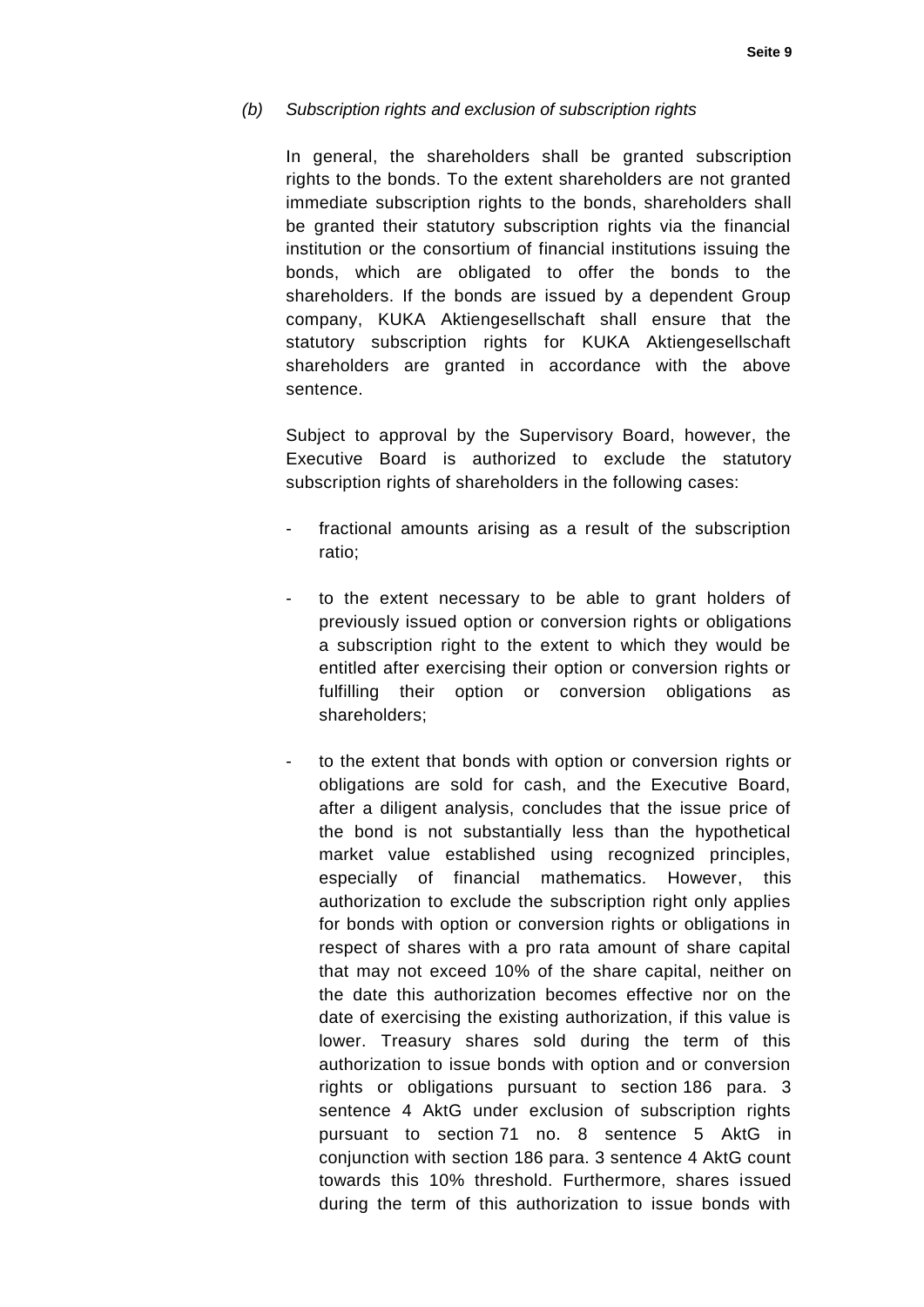option and/or conversion rights or obligations pursuant to section 186 para. 3 sentence 4 AktG from authorized capital under exclusion of subscription rights pursuant to section 186 para. 3 sentence 4 AktG also count towards the aforementioned 10% threshold.

To the extent that participation rights or participating bonds are issued without conversion rights/obligations or option rights/obligations, the Executive Board is authorized, subject to approval by the Supervisory Board, to exclude shareholder rights entirely, if these participation rights or participating bonds are endowed with obligation-like instruments; i.e. they do not confer membership rights in KUKA Aktiengesellschaft, nor grant any share of the proceeds of liquidation, and the interest rate is not calculated on the basis of total annual net earnings, retained earnings or dividends. Furthermore, in such case the interest rate and issue price of the participation rights or participating bonds shall correspond to actual market conditions at the time of issue.

#### *(c) Option and conversion rights*

The bonds will be split into partial bonds.

When warrant bonds are issued, each partial bond includes one or more warrants, entitling the holder to acquire no-par-value shares of KUKA Aktiengesellschaft according to the terms and conditions stipulated by the Executive Board. For warrant bonds issued in euro by KUKA Aktiengesellschaft, the terms and conditions of the options can stipulate that the option price can also be paid by transferring partial bonds and if applicable, by a cash payment. The pro rata amount of share capital of the shares allocated to each partial bond shall not exceed the face value of the partial bond. To the extent that fractional shares arise, it can be stipulated that the fractional shares can be added together and, possibly through supplementary payment, used to purchase whole shares in accordance with the terms and conditions of the options or bonds. The same applies if warrants are attached to a participation right or participating bond.

In the case of issuing convertible bonds, for bearer bonds, the holders or creditors of the partial bonds shall receive the right to convert their partial bonds, subject to the terms and conditions of the convertible bonds stipulated by the Executive Board, into no-par-value shares of KUKA Aktiengesellschaft. The conversion ratio is calculated by dividing the face value or the issue price lower than the face value of a partial bond by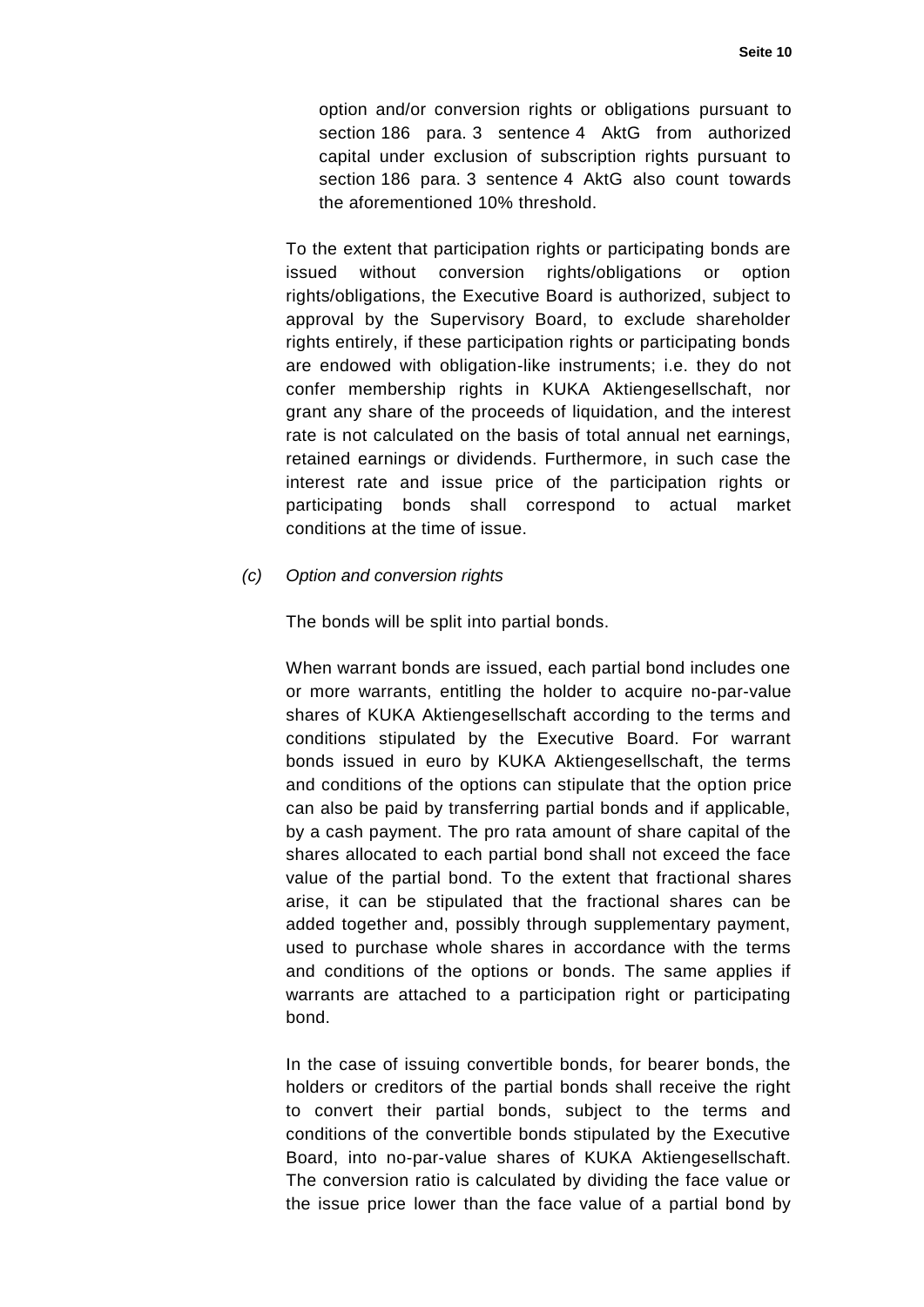the fixed conversion price for one no-par-value share of KUKA Aktiengesellschaft and can be rounded up or down to a whole number. Furthermore, a cash payment and consolidation or compensation for non-convertible fractions can be defined. The bond conditions may also provide for a variable conversion ratio and definition of the conversion price (subject to the following minimum price definition) within a prescribed bandwidth dependent upon the market price performance of KUKA Aktiengesellschaft shares during the term of the bond. The same applies if the conversion right relates to a participation right or participating bond.

In accordance with the aforementioned principles and in accordance with the bond conditions, KUKA Aktiengesellschaft may also be authorized to exercise the option or conversion right in whole or in part instead of the holders or creditors.

#### *(d) Option or conversion price*

The option or conversion price to be defined in each case for a no-par-value share of KUKA Aktiengesellschaft must, with the exception of cases in which the option or conversion obligation or a stock delivery right is provided, be at least 80% of the average closing price, weighted by volume, of the no-par-value shares of KUKA Aktiengesellschaft trading electronically on the Frankfurt stock exchange in the last 10 trading days prior to the day of the resolution by the Executive Board regarding the issue of the bond, to which are attached option or conversion rights or obligations, or – for the case of granting a subscription right – at least 80% of the average stock market price, weighted by volume, of KUKA Aktiengesellschaft shares trading electronically on the Frankfurt stock exchange during the term of the subscription rights, minus the number of days of the subscription right term required to announce the option or conversion price pursuant to section 186 para. 2 sentence 2 AktG in a timely fashion. Section 9 para. 1 AktG and section 199 AktG are unaffected.

Notwithstanding section 9 para. 1 AktG, for bonds with option or conversion rights or obligations, the option or conversion price may be reduced as a result of an anti-dilution clause as per the terms and conditions if KUKA Aktiengesellschaft, during the term to maturity of the option or conversion rights, (i) increases its share capital using the Company's own funds, or (ii) increases its share capital by granting its shareholders an exclusive subscription right, or sells treasury shares, or (iii) issues, grants or guarantees additional bonds with option or conversion rights or obligations and grants its shareholders an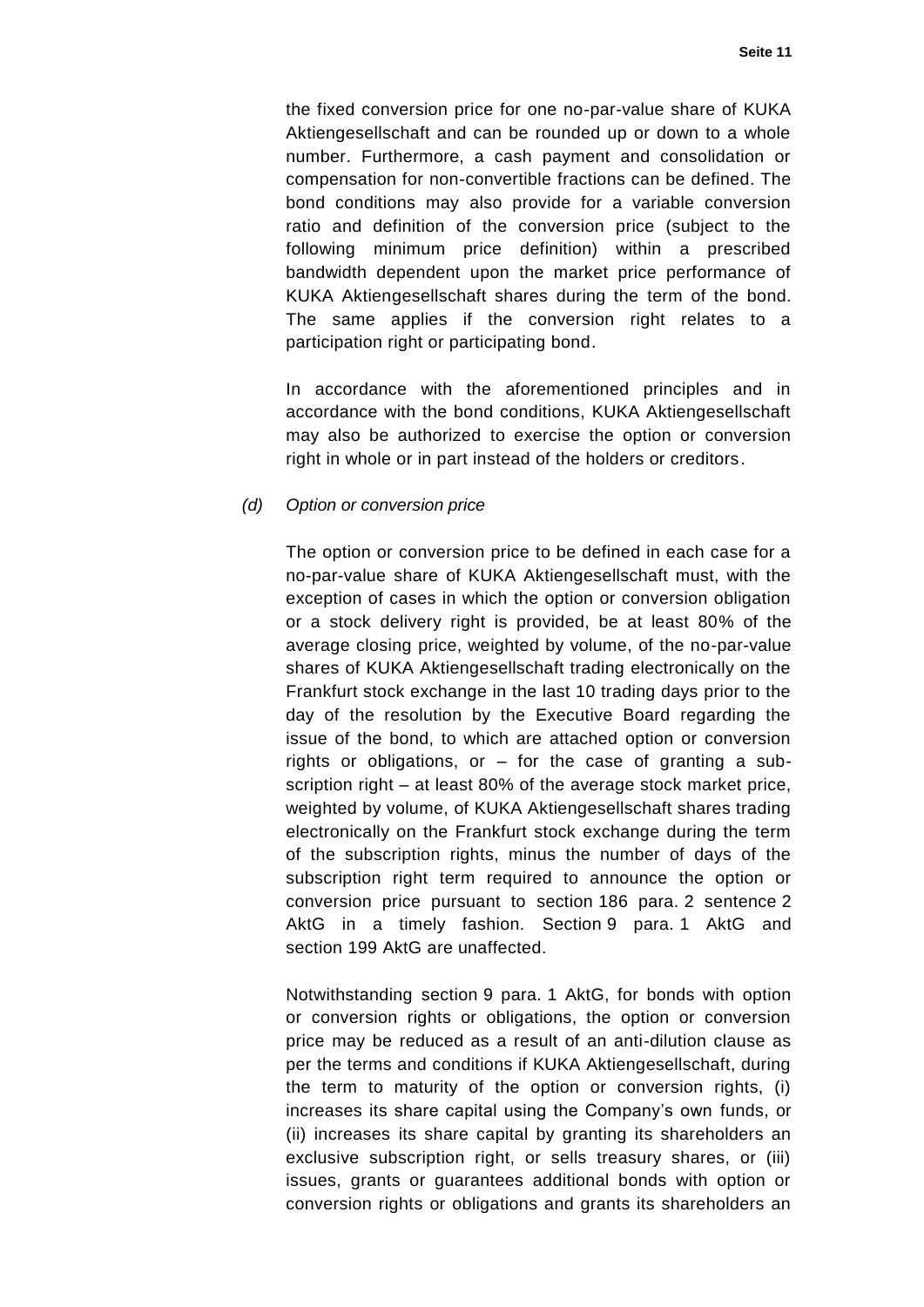exclusive subscription right, and in cases (i) to (iii) where holders of existing option or conversion rights or obligations are not granted a subscription right thereto, to the extent to which they would be entitled after exercising their option or conversion rights or fulfilling their option or conversion obligations. The reduction in the option or conversion price may also be realized by way of a cash payment upon exercising the option or conversion right or fulfilling the option or conversion obligation. Furthermore, the conditions of a bond that has option or conversion rights or obligations attached may include provisions for amending the option or conversion rights or option or conversion obligations in the event of a capital decrease or other extraordinary measure or event that may result in a dilution of the value of the option or conversion rights or obligations (e.g. control transferred to third parties). Section 9 para. 1 AktG and section 199 AktG are unaffected.

#### *(e) Other provisions, including conversion obligations*

The bond conditions can give KUKA Aktiengesellschaft the right to pay a cash sum instead of granting new no-par-value shares in the event of an exercising of conversion rights or options, the amount of which corresponds to the volumeweighted average closing price of KUKA Aktiengesellschaft nopar-value shares trading electronically on the Frankfurt stock exchange, times the number of otherwise deliverable shares, during a term to be defined in the bond conditions. The bond conditions can also give KUKA Aktiengesellschaft the option of converting bonds to which option or conversion rights or obligations are attached into existing shares of KUKA Aktiengesellschaft or some other listed company instead of into new shares from conditional capital, or that the option right can be fulfilled by delivery of such shares or that the option obligation is met by the delivery of such shares.

The bond conditions can also have a provision for a conversion or option obligation at the end of the term (or at some other point in time) or give KUKA Aktiengesellschaft the right to grant no-par-value shares of KUKA Aktiengesellschaft to the holders or creditors in whole or in part instead of paying the cash sum due upon maturity of the bond to which option or conversion rights or obligations are attached (this also covers maturity due to cancelation). In such cases the option or conversion price as per the terms and conditions of the bond can be either at least the aforementioned minimum price or the volume-weighted average closing price of KUKA Aktiengesellschaft no-par-value shares trading electronically on the Frankfurt stock exchange during the 10 trading days prior to the day of maturity or some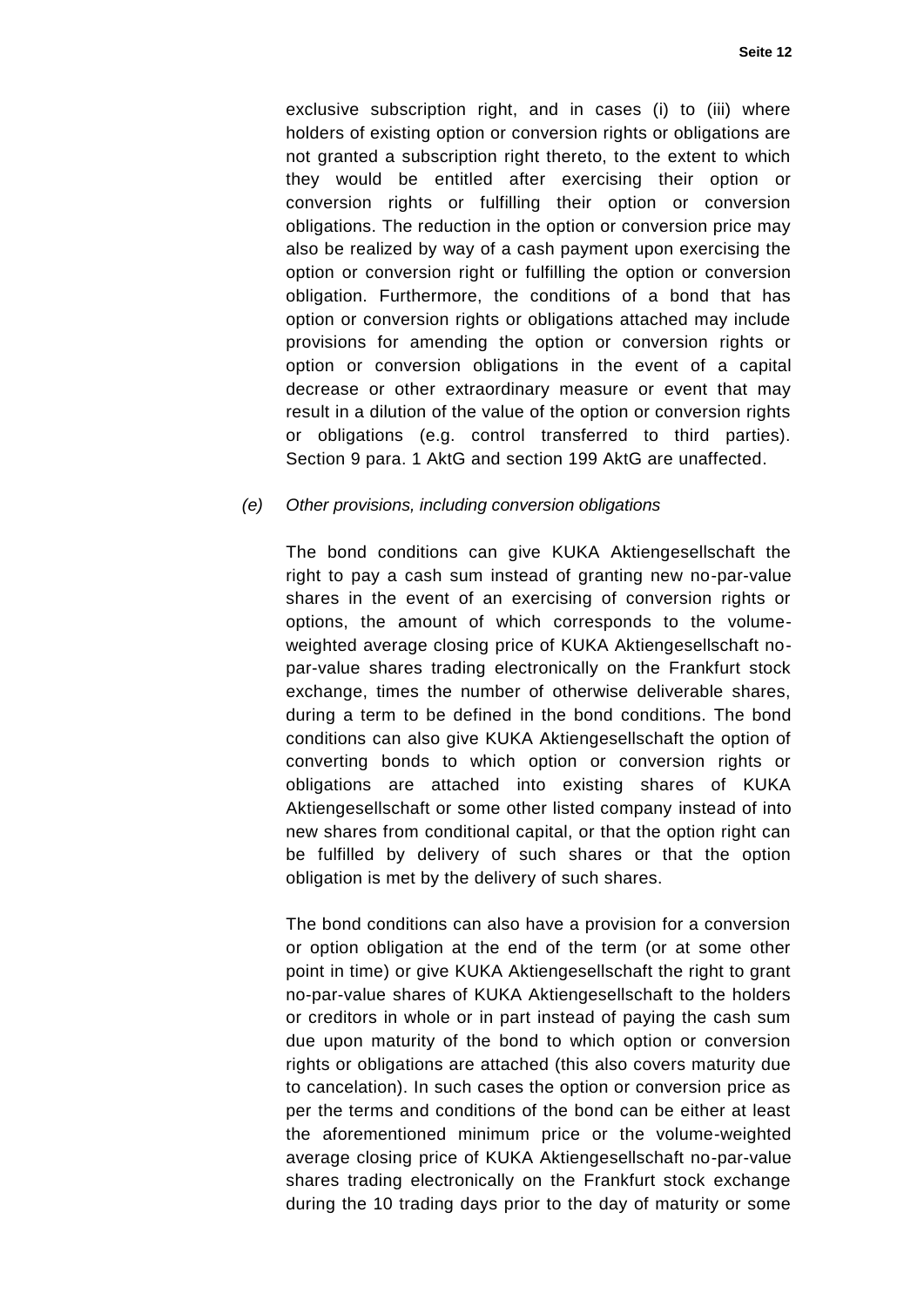other defined point in time, even if this average price is less than the aforementioned minimum price (80%). The pro rata amount of share capital of the KUKA Aktiengesellschaft no-parvalue shares to be issued when converting or exercising an option shall not exceed the face value of the convertible bonds. Section 9 para. 1 AktG in conjunction with section 199 para. 2 AktG shall be observed.

The Executive Board is authorized, subject to approval by the Supervisory Board, to define further details regarding the issue and terms of the bonds, particularly the interest rate, issue price, term to maturity and denomination, anti-dilution provisions, option or conversion period, and to establish the conversion or option price within the aforementioned framework or in agreement with the executive bodies of the KUKA Aktiengesellschaft Group company issuing the warrant or convertible bond.

## **(2) Authorization of a new Conditional Capital 2019**

The share capital will be conditionally increased by up to EUR 15,512,432.00 by issuing up to 5,966,320 new no-par-value shares (Conditional Capital 2019). The conditional capital increase will be applied to grant no-par-value shares when conversion or option rights are exercised (or upon fulfillment of corresponding option/conversion obligations) or when KUKA Aktiengesellschaft exercises its option to grant no-par-value shares of KUKA Aktiengesellschaft instead of paying wholly or partially the monies due to the holders of conversion or warrant bonds, participation rights or participating bonds (or combinations of these instruments), issued by KUKA Aktiengesellschaft or a dependent Group company up to May 28, 2024 in exchange for cash contributions as a result of the authorization granted by the shareholders at the Annual General Meeting of May 29, 2019. Furthermore, new shares will be issued according to the condition in the aforementioned authorization resolution at the option or conversion price to be determined respectively.

The conditional capital increase shall only be conducted in the event of an issue of bonds to which option or conversion rights or obligations are attached in accordance with the authorization by shareholder resolution at the Annual General Meeting of May 29, 2019 and only to the extent that option or conversion rights are exercised or to the extent that holders of bonds obligated to convert or exercise their options fulfill their conversion or option obligations, or to the extent that KUKA Aktiengesellschaft exercises its option to grant no-par-value shares of KUKA Aktiengesellschaft instead of paying wholly or partially the monies due and provided in each case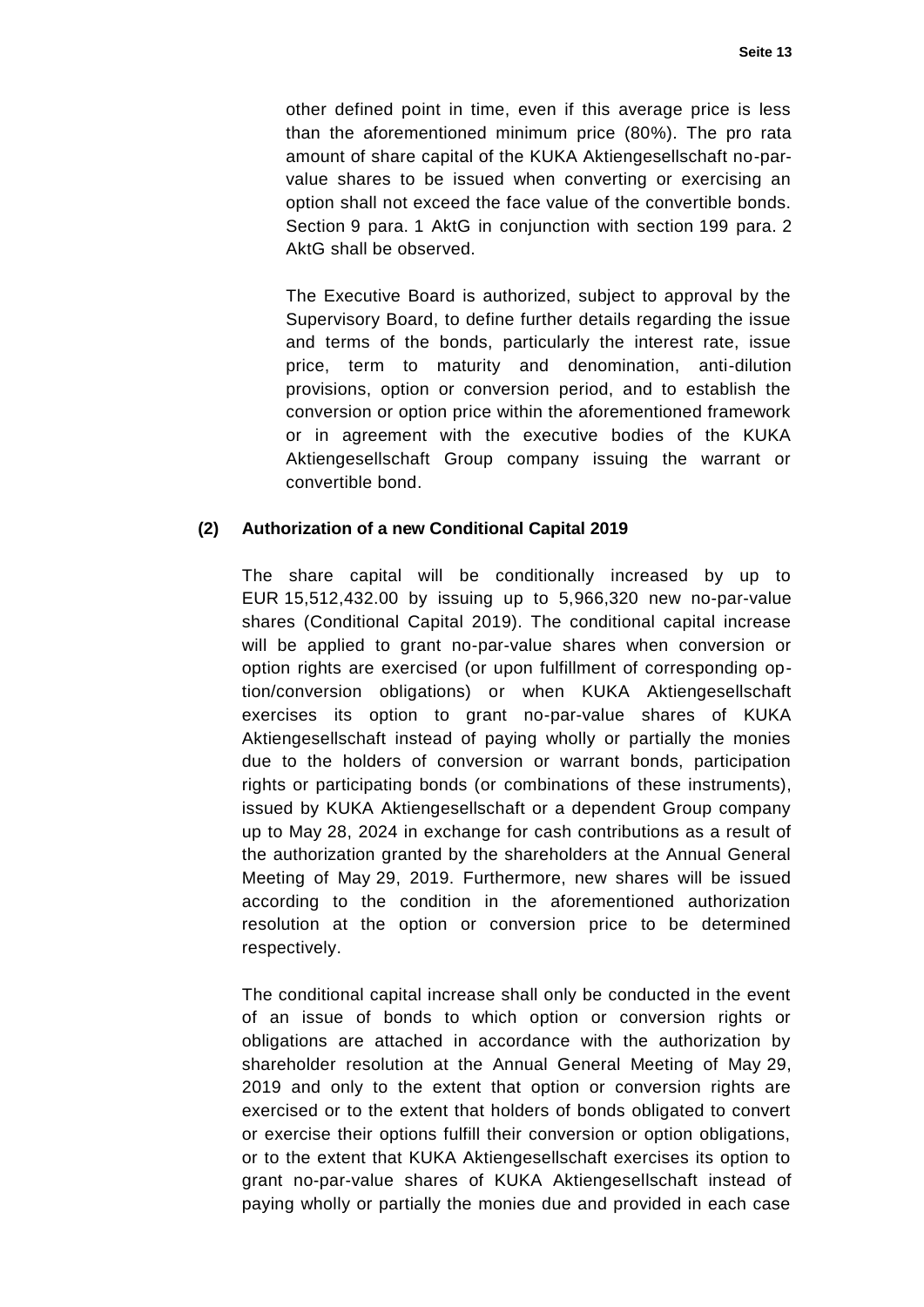no cash settlement is granted or treasury shares or shares of another listed company are used to service the bonds. The new shares issued shall participate in the profits as of the beginning of the financial year in which they are issued. The Executive Board is authorized, subject to approval by the Supervisory Board, to define the further details of execution of the conditional capital increase.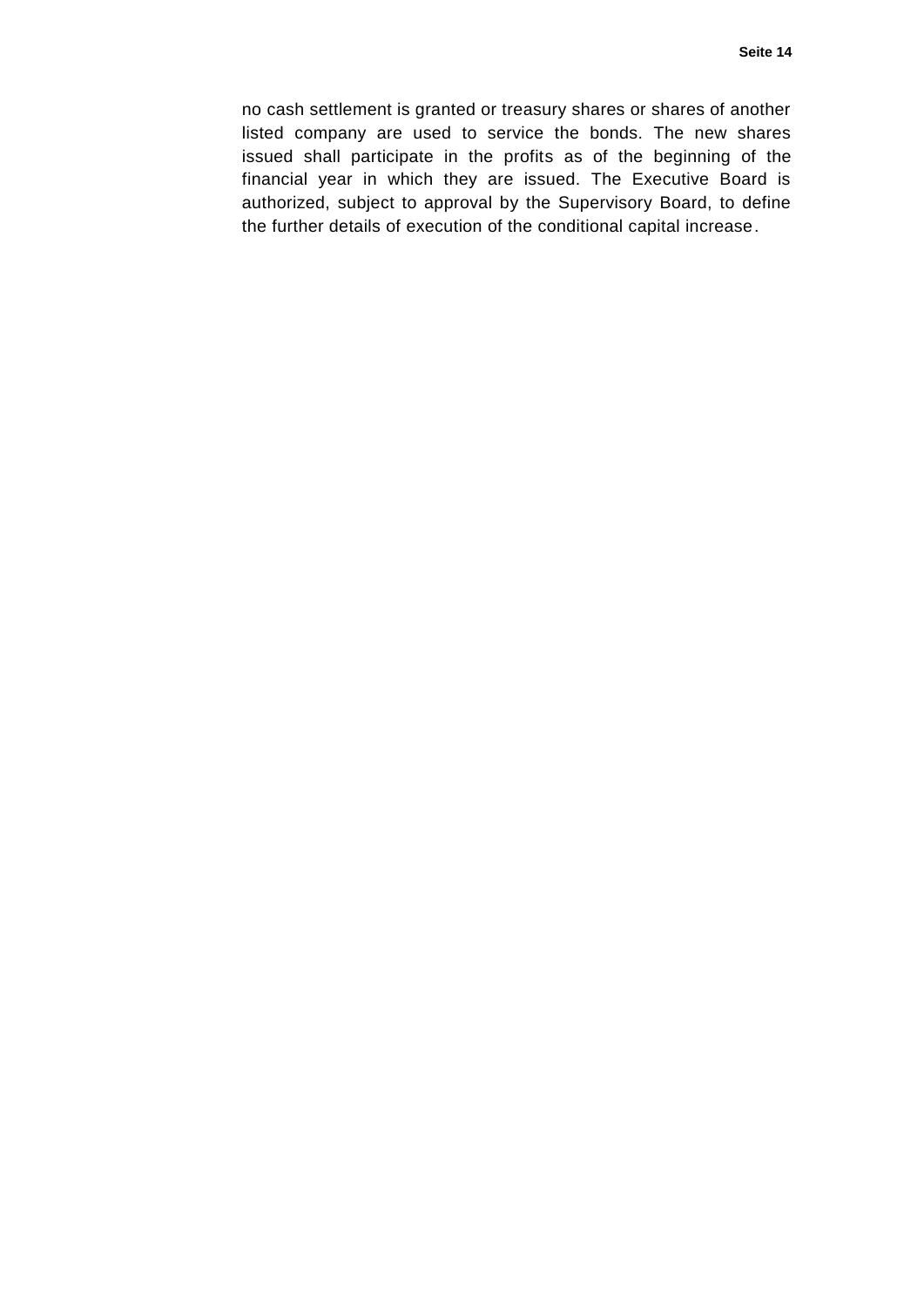## **(3) Amendments to the Articles of Association**

The following new para. 6 will be inserted in section 4 of the Articles of Association:

"The share capital is conditionally increased by up to EUR 15,512,432.00, divided into up to 5,966,320 no-par-value shares (Conditional Capital 2019). The conditional capital increase will only be carried out to the extent that holders or creditors of option or conversion rights or conversion or option obligations exercise their option or conversion rights in exchange for cash for options and or convertible bonds, participation rights or participating bonds (or combinations of these instruments), issued or guaranteed by KUKA Aktiengesellschaft or a dependent Group company of KUKA Aktiengesellschaft up to 28 May 2024 as a result of the authorization grant-ed to the Executive Board by shareholder resolution at the Annual General Meeting of May 29, 2019, or, to the extent they were obliged to exercise their conversion or option rights, fulfill their conversion or option obligations, or to the extent that KUKA Aktiengesellschaft exercises its option to wholly or partially grant shares of KUKA Aktiengesellschaft instead of paying the monies due, provided no cash settlement or treasury shares or shares of another listed company are used to service the bonds. The new shares will be issued according to the conditions of the aforementioned authorization resolution at the option or conversion price to be determined respectively. The new shares shall participate in the profits as of the beginning of the financial year in which they are issued. The Executive Board is authorized, subject to approval by the Supervisory Board, to define the further details of execution of the conditional capital increase."

### **(4) Authorization to amend the Articles of Association**

The Supervisory Board is authorized to amend the wording of section 4 para. 1 and para. 6 of the Articles of Association as per the respective issue of shares out of the conditional capital and all other associated amendments to the Articles of Association that only affect the wording. The same applies in the event the authorization to issue bonds is not exercised after expiry of the period of authorization, or to the extent the conditional capital has not been utilized at the time of expiry of the option or conversion rights, or deadline for fulfillment of the conversion or option obligations.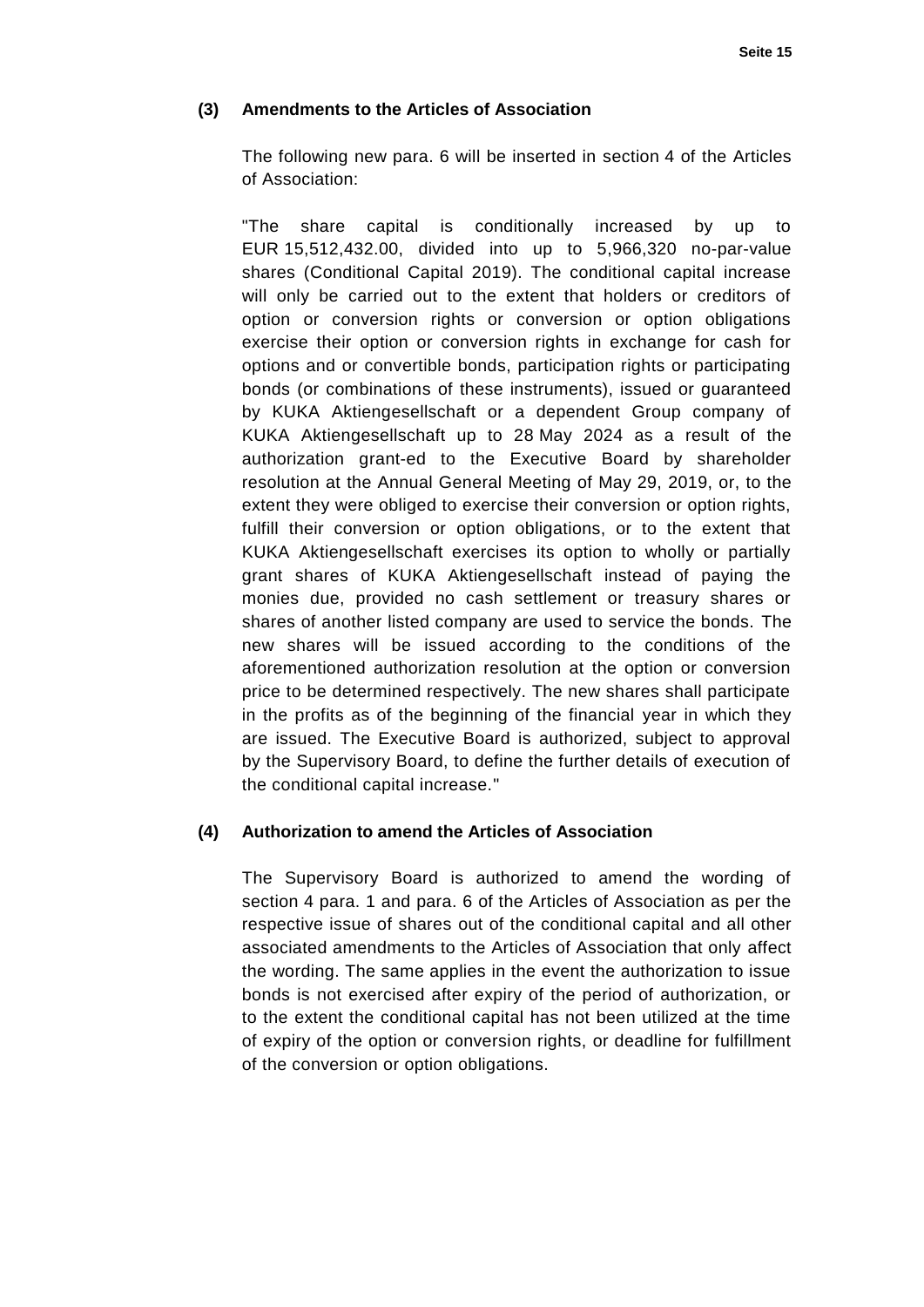**7. Resolution on the authorization to purchase and use treasury stock, including with the exception of tender and subscription rights; authorization to redeem acquired treasury stock, including with the reduction of share capital**

The Executive Board and Supervisory Board propose the adoption of the following resolution:

- a) The authorization for the acquisition and use of treasury stock granted to the Company at the Annual General Meeting of May 28, 2014 is only valid until May 27, 2019 and can no longer be exercised after May 27, 2019.
- b) The Company shall be authorized to acquire treasury stock up to a total amount of 10% of the share capital existing at the time this resolution is adopted. The Company may exercise this authorization in whole or partial amounts, once or several times; however, it may also be executed by dependent companies or companies majority-owned by the Company, or through a third party on behalf of the Company or its dependents. The purchase authorization shall remain effective until 28 May 2024.
- c) The acquisition of treasury stock shall be executed on the open market, or within the framework of a public tender offer by the Company extended to all shareholders. The consideration per share paid by the Company may not exceed or fall short of – by more than 10% excluding incidental costs – the average closing price of the shares of the Company in the XETRA trading system of Deutsche Börse AG (or a comparable successor system) on the last five trading days before the purchase of treasury stock or, in the case of a public tender offer, from the eighth to the fourth trading day (each inclusive) before the day of publication of the public tender offer. Should, after announcement of the Company's public tender offer, the market price of the company's shares deviate significantly from the offered purchase price or the limit values of the range of the offered purchase price, then the offer may be adjusted. In this case, the revised amount is determined using the respective quoted price on the last trading day prior to the announcement of the adjustment; the 10% limit for exceeding or falling short shall be applied to this amount. To the extent that the total number of the shares tendered by the shareholders for repurchase exceeds the repurchase volume, these must be accepted on a pro rata basis in each case, with a partial exclusion in this connection of any right of the shareholders to tender their shares. Priority may be given to the acceptance of tenders of small lots of up to 100 Company shares per Company shareholder, with a partial exclusion in this connection of any right of the shareholders to tender their shares. Rounding according to accounting practices can also be applied in order to avoid fractional shares due to arithmetic calculation. The purchase offer may also include further conditions.
- d) Regarding treasury stock acquired on the basis of this authorization, subject to the approval of the Supervisory Board and the exclusion of the subscription rights of the shareholders, the Executive Board shall be authorized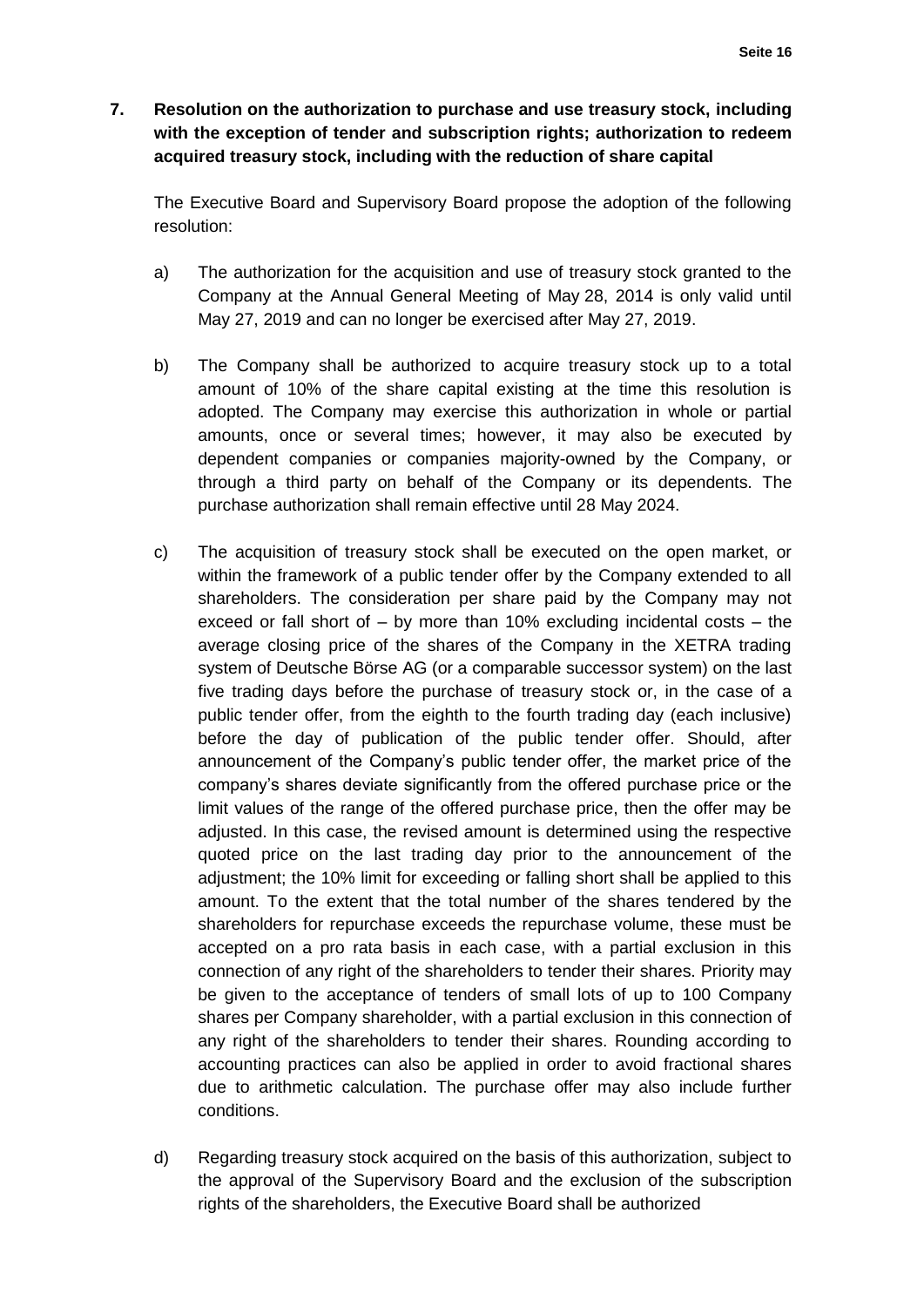- (1) to dispose of the acquired treasury stock to third parties in connection with company mergers or the acquisition of companies, or parts of companies, or participations in companies, or other assets (including payables owed by the Company to third parties);
- (2) to dispose of the acquired treasury stock by means other than the open market or tender offer to all shareholders, if the shares are sold for cash at a price that is not substantially lower than the quoted stock market price of Company shares at the time of the sale.

However, this authorization shall only be effective subject to the proviso that the shares sold subject to the exclusion of the subscription rights according to section 186 para. 3 sentence 4 AktG may not, in total, exceed 10% of the share capital, and in fact do not do so either on the date that this authorization becomes effective or on the date on which it is exercised. Shares to be counted against this limit of 10% include those shares

- (a) that were issued in order to service warrant or convertible bonds, participation rights or participating bonds or a combination of these instruments, provided that these instruments were issued on the basis of an authorization granted at this Annual General Meeting according to the appropriate application of section 186 para. 4 sentence 4 AktG;
- (b) that are issued by exercising an authorization to issue new shares under exclusion of subscription rights using authorized capital that is in effect at the date on which this authorization becomes effective or an authorization granted at this Annual General Meeting pursuant to section 186 para. 3 sentence 4 AktG;
- (3) to use the acquired treasury stock in order to introduce the Company's shares on foreign stock exchanges on which they were previously not approved for trading.
- e) Treasury stock acquired on the basis of this authorization may be redeemed without requiring a further resolution at the Annual General Meeting for the redemption. Redemption leads to the reduction of share capital. However, redemption can also take place by means of a simplified process without the reduction of share capital by adjusting the proportionate amount of share capital of the remaining shares according to section 8 para. 3 AktG. The Executive Board is in this case authorized to change the number of shares set forth in the Articles of Association accordingly.
- f) This authorization for the acquisition of treasury stock, as well as the resale or redemption of such shares, may be used once or several times, in whole or in part.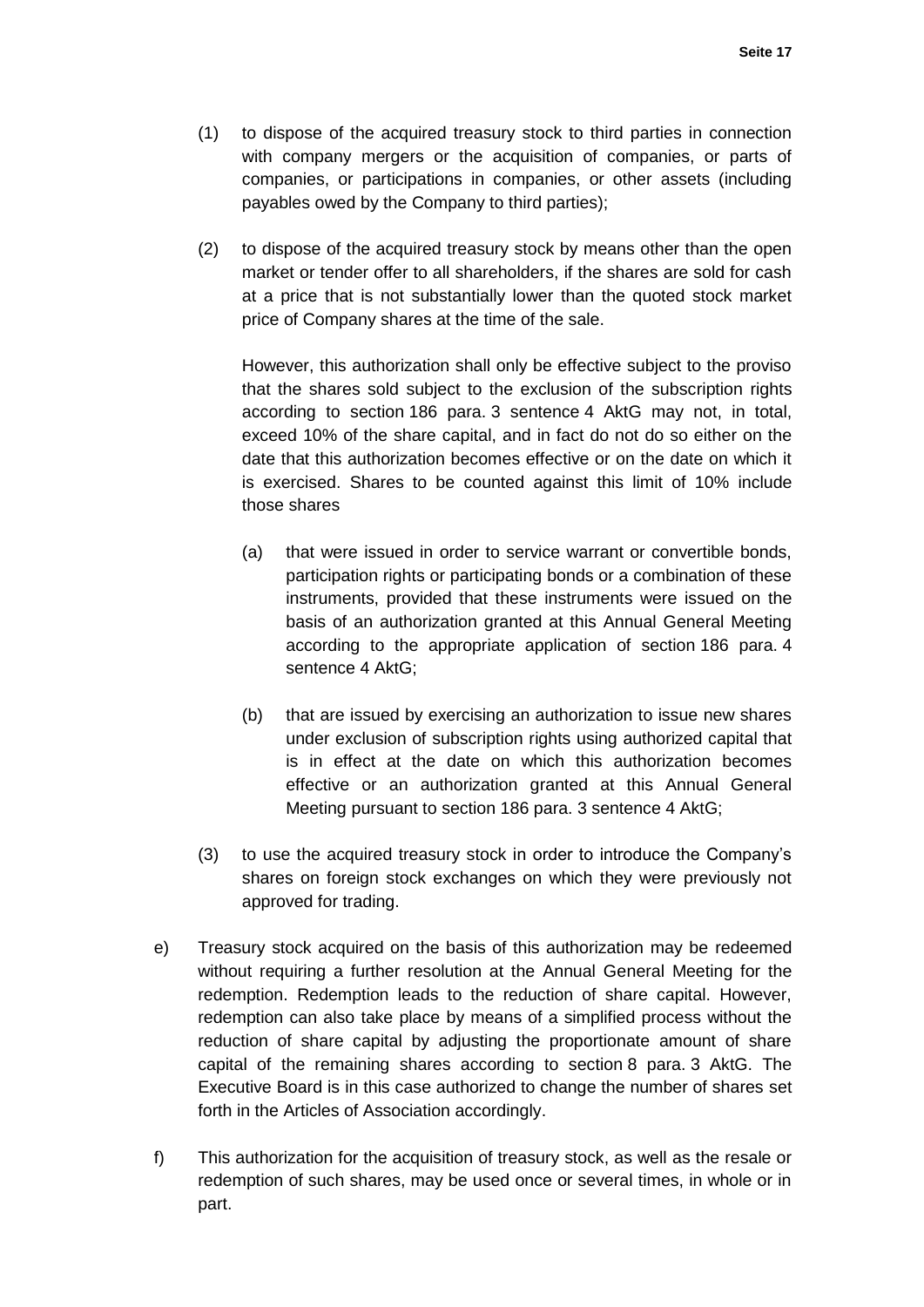## **8. Resolution on amending the Articles of Association**

Section 2 para. 1 of the Articles of Association (Object of the company) is to be amended to focus the Articles of Association on the actually exercised and strategically intended object of the company. The Executive Board and the Supervisory Board therefore propose that section 2 para. 1 of the Articles of Association be reworded as follows:

- "(1) The company manages a group of domestic and foreign companies which are primarily active in the following business areas:
	- Development, construction, manufacture, distribution and maintenance of industrial robots and robot-based products and applications as well as other handling systems and trade in products in the above-mentioned fields,
	- Development, planning, construction, manufacture, erection, sale, operation and maintenance of plants, including industrial plants, machines and tools for assembly and production technology as well as trade in products in the aforementioned fields,
	- Development, production, distribution and maintenance of software, hardware as well as IT and digitalization solutions, including services and consulting in the field of digitalization,
	- Execution of services of any kind, in particular in the field of property and building management, data processing, human resources and vehicle fleet management for commercial enterprises."

# **9. Election of the auditor of the annual financial statements and the consolidated financial statements for the 2019 financial year, as well as the auditor for an independent review, if applicable, of the condensed financial statements and the interim management report for the first half-year of the 2019 financial year**

The Supervisory Board proposes, on the basis of the Audit Committee's recommendation, to resolve that KPMG AG Wirtschaftsprüfungsgesellschaft, Berlin, be elected as the auditor of the annual financial statements and the consolidated financial statements for the 2019 financial year and for an independent review of the condensed financial statements and the interim management report for the first halfyear of the 2019 financial year, if such a review of these statements is conducted.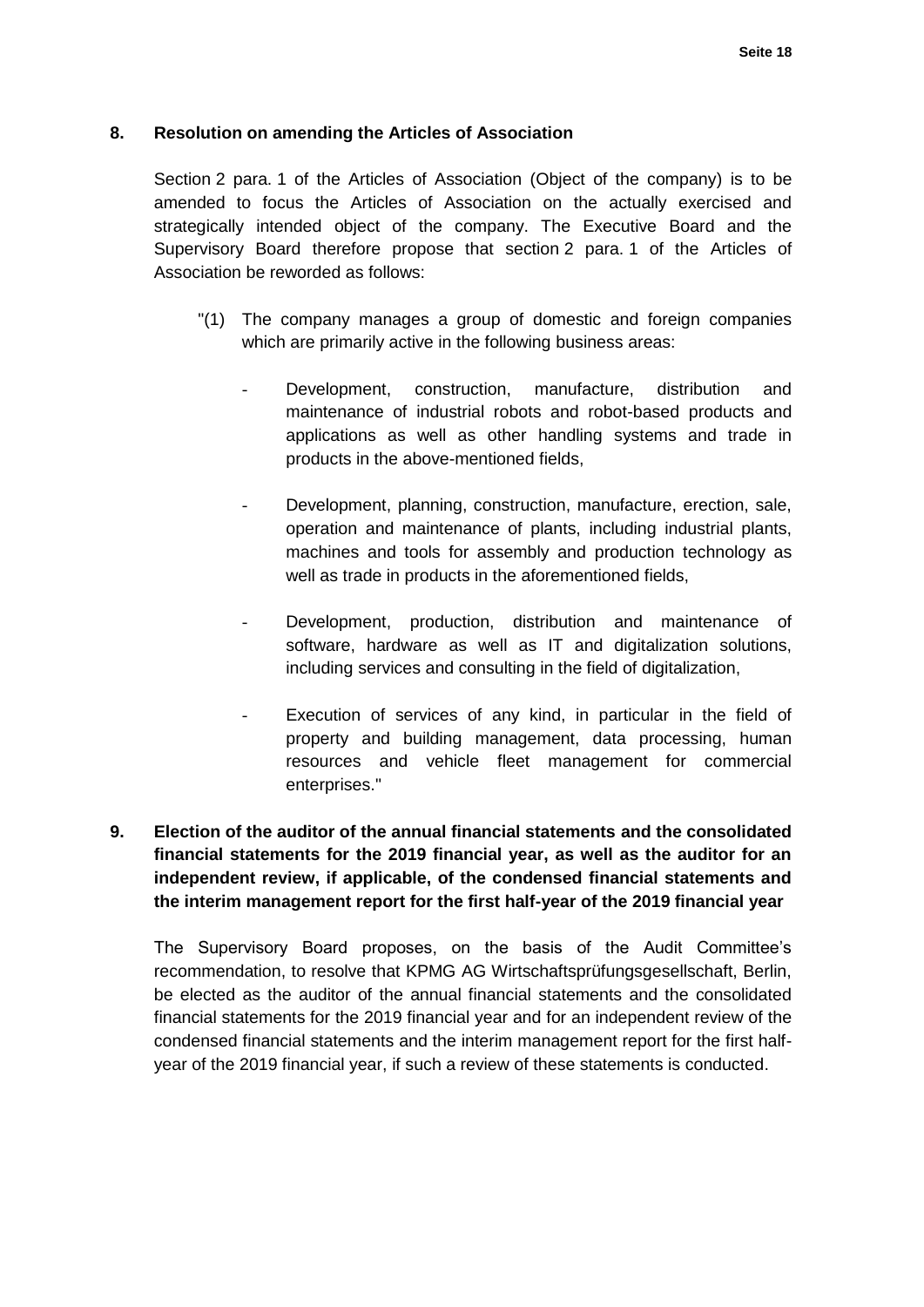#### **II. Reports**

## **1. Report of the Executive Board to the Annual General Meeting concerning Agenda Item 5 pursuant to section 203 para. 2 and section 186 para. 4 sentence 2 AktG**

In accordance with section 4 para. 5 of the Articles of Association, Authorized Capital 2015 still exists in the amount of EUR 46,420,808.20 with a term ending on June 9, 2020. This is to be canceled and replaced with a new Authorized Capital 2019 to allow the Company to react to market conditions in such a manner as to avoid negative impacts on the share price over as long a term as possible and, in particular, to create a capability of reacting promptly and flexibly to capital market requirements, as is customary in the market and sector.

With regard to Agenda Item 5, the Executive Board has, in accordance with section 203 para. 2 AktG in conjunction with section 186 para. 4 sentence 2 AktG, drawn up a report outlining the reasons for the authorization to exclude shareholder subscription rights. This report shall, from the day the Annual General Meeting is convened, be accessible on the Company's website at [www.kuka.com/HV2019.](http://www.kuka.com/HV2019) The report shall be announced as follows:

In principle, our shareholders are entitled to a subscription right, if Authorized Capital 2019 is used.

The authorization to exclude subscription rights for fractional amounts serves to produce a feasible subscription ratio with regard to the amount of the respective capital increase. Without the exclusion of subscription rights regarding fractional amounts, the technical execution of the capital increase and the exercising of subscription rights would be seriously impaired, particularly when executing a capital increase in whole amounts. The new shares excluded from shareholder subscription rights as unassigned fractions shall be either sold on the stock market or disposed of in some other manner in the Company's best interest.

Moreover, this authorization provides that subscription rights may be excluded in the case of certain capital increases made in exchange for contributions in kind. This exclusion serves to enable the acquisition of companies or parts of companies or participating interests in companies or other assets in exchange for the granting of shares. If such acquisition leads to tax savings for the seller through the capital increase made in exchange for contributions in kind, or if the seller is, for other reasons, more interested in acquiring shares in the Company than in a monetary payment, the option provided for here will further strengthen the negotiating position of the Company. In individual cases, it can also be of particular interest for the Company to offer new shares to the seller as consideration. Authorized capital enables the Company to quickly and flexibly take advantage of emerging opportunities in order to acquire, where suitable in individual cases, companies or parts of companies or participating interests in companies or other assets in return for new shares. The authorization requested will, in individual cases, thus enable acquisitions to be optimally financed in exchange for issuing new shares, while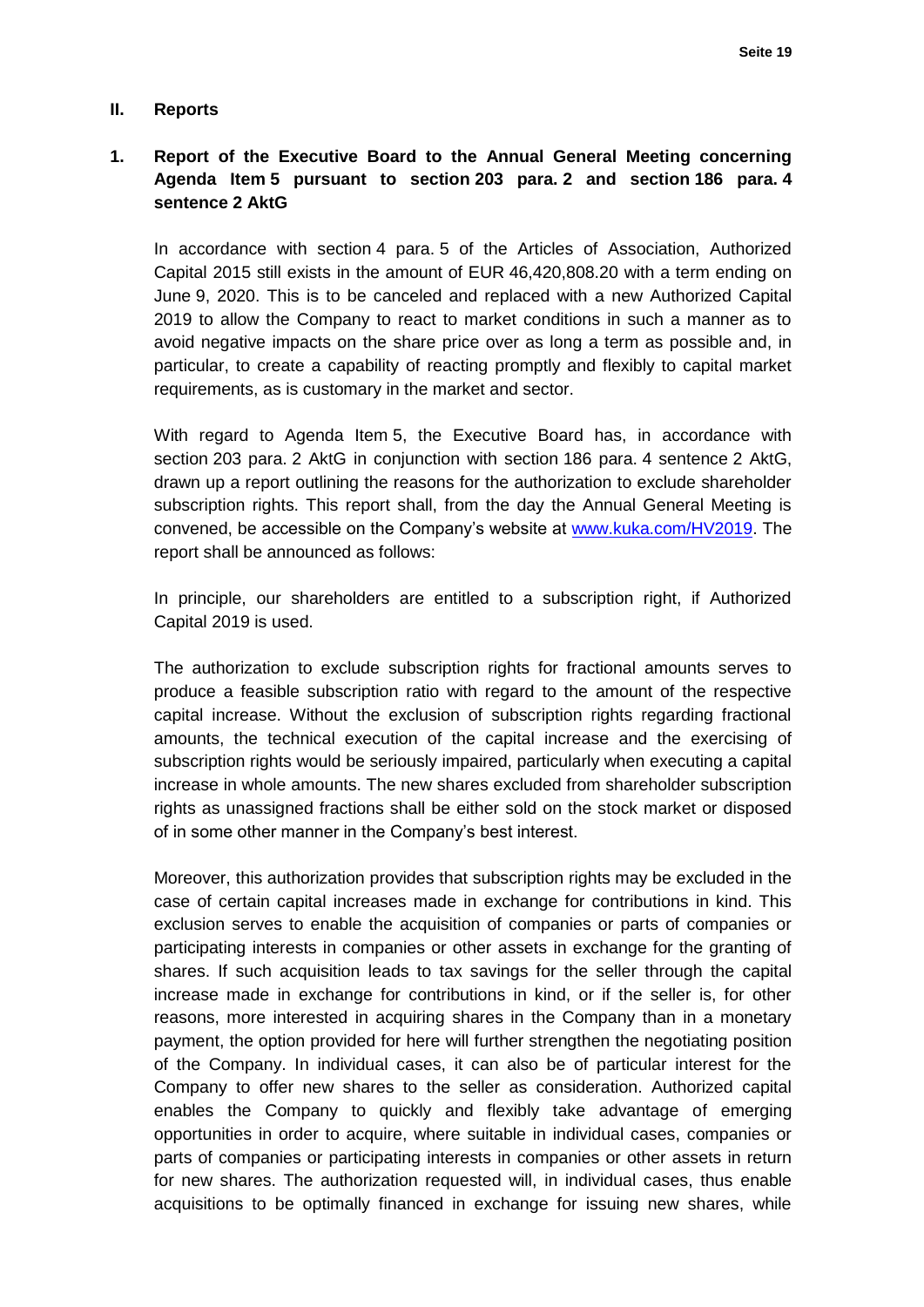strengthening the equity capital base of the Company. Other assets to be acquired may also include liabilities (loans or bonds) of the Company. If such assets are brought into the Company as contributions in kind, this causes the liability to be canceled and strengthens the equity capital at the same time. Management intends to exercise the option of increasing the capital from authorized capital in exchange for contributions in kind using the authorization to exclude subscription rights only if the value of the new shares and the value of the consideration for the company, parts of the company, participating interests in the company, or other assets to be acquired are in appropriate relation to each other. In principle, the issue price of the new shares to be offered shall, in this respect, be based on the stock market price. This prevents any economic disadvantage for shareholders excluded from subscription rights. In view of all these circumstances, the authorization to exclude subscription rights to the extent outlined is necessary, suitable, appropriate and in the interest of the Company. If Management exercises the authorization granted to it, the Executive Board shall report at the Annual General Meeting following any acquisition made in exchange for issuing new shares in the Company.

By granting authorization to exclude subscription rights in cases where new shares are sold at a price not substantially lower than the current stock market price, it will be possible to simplify the exclusion of subscription rights in accordance with section 203 para. 1 and para. 2 AktG in conjunction with section 186 para. 3 sentence 4 AktG. The authorization to exclude subscription rights shall be limited to a maximum amount of 10% of the share capital existing at the time this authorization comes into effect or, if this value is lower, at the time Authorized Capital 2019 is used. Shares sold as a result of, and during the term of, the authorization granted at the Annual General Meeting of May 29, 2019 in accordance with section 71 para. 1 no. 8 sentence 5 AktG in conjunction with section 186 para. 3 sentence 4 AktG shall count towards the aforementioned 10% threshold. Furthermore, this 10% threshold shall also include shares issued for the purpose of servicing warrant or convertible bonds, participation rights or participating bonds or a combination of these instruments, provided that these instruments were issued as a result of, and during the term of, the authorization granted at the Annual General Meeting of May 29, 2019 in accordance with the appropriate application of section 186 para. 3 sentence 4 AktG.

Moreover, this authorization shall also be subject to the condition that the issue price of the new shares must not be substantially lower than the stock market price of the Company shares already quoted on the stock market. This is in the Company's interests and serves to achieve the best possible selling price when issuing the shares. The legally stipulated option in section 186 para. 3 sentence 4 AktG to exclude subscription rights enables Management to quickly, flexibly and costeffectively exploit opportunities arising as a result of prevailing stock market conditions. This would optimally strengthen the Company's capital resources in the interest of the Company and all shareholders. By avoiding the time-consuming and cost-intensive handling of subscription rights, the Company will be able to meet its equity requirements quickly when market opportunities arise at short notice. Furthermore, this will also make it possible to acquire new shareholder groups in Germany and abroad. Section 186 para. 2 AktG allows publication of the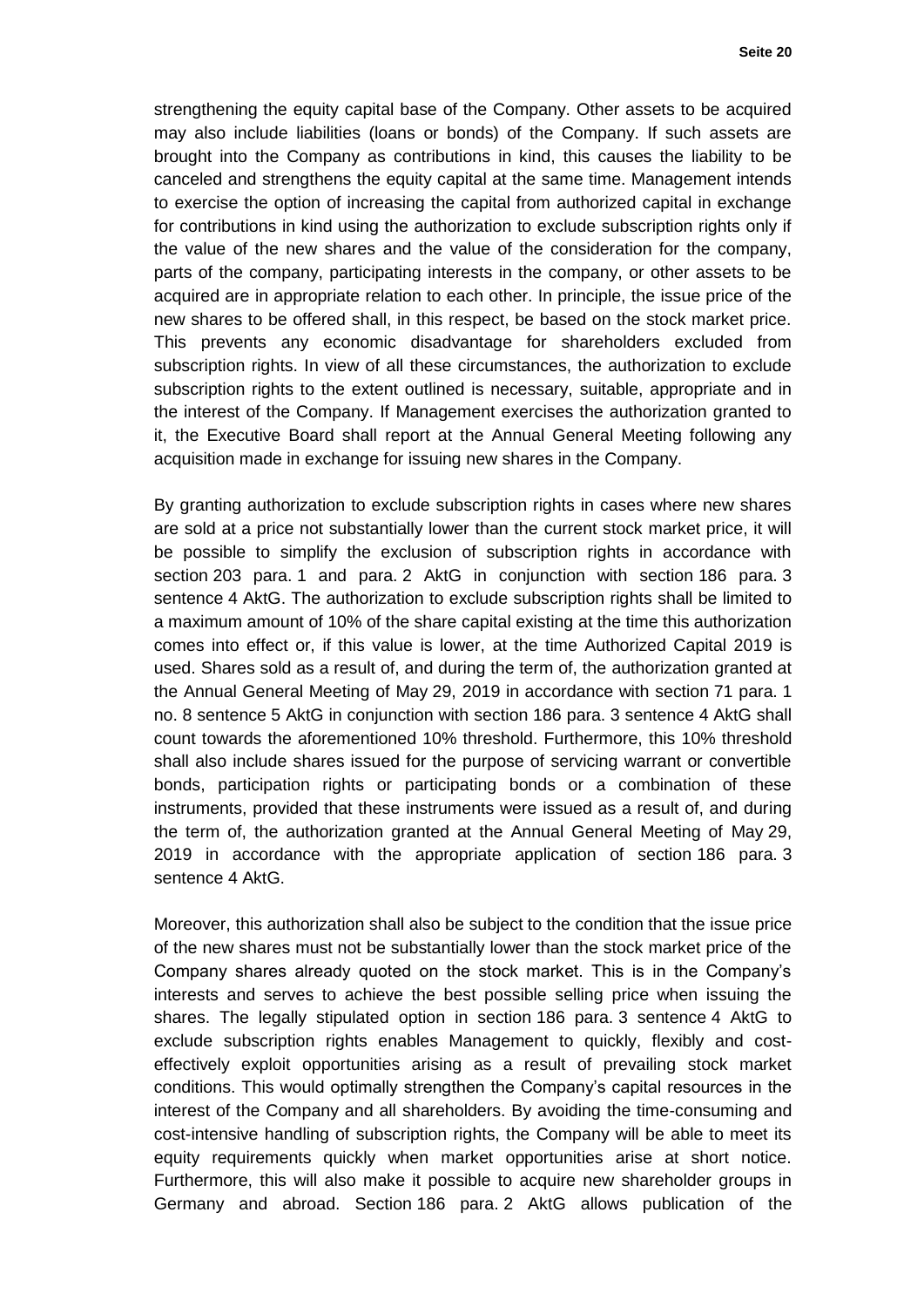subscription price up to the third-last day of the subscription period. However, in light of the frequent volatility on the stock markets, a market risk spanning several days still exists and may lead to safety margins being deducted when the subscription price is fixed. Moreover, granting a subscription right would jeopardize successful placement with third parties owing to the uncertainty as to whether the subscription right will be exercised, and also owing to the additional expense involved. Finally, if subscription rights were granted, the Company would not be able to react quickly to favorable or unfavorable market conditions owing to the two-week subscription period. Instead, the Company would be exposed to falling share prices during the subscription period, which might lead to the Company acquiring equity capital on less favorable terms. The possibility to optimally strengthen the Company's capital resources in the interest of the Company and all shareholders is of particular importance to the Company, since the Company must be able to take advantage of market opportunities in its markets quickly and flexibly, as well as to cover any capital requirements that may arise at very short notice as a result thereof. The selling price, and thus the funds flowing into the Company for the new shares, shall be based on the stock market price of the shares already quoted on the stock market and shall not be substantially lower than the current stock market price, probably not more than 3% lower, and in any event not more than 5% lower than this price. In view of the fact that all shares issued by the Company hitherto have been approved for trading on the regulated market, on the Frankfurt stock exchange among others, shareholders interested in retaining their percentage interest when the authorization excluding subscription rights is exercised in accordance with section 186 para. 3 sentence 4 AktG can, as things currently stand, acquire additional shares in the Company on the stock market without any difficulty.

## **2. Report of the Executive Board to the Annual General Meeting concerning Agenda Item 6 pursuant to section 221 para. 4 sentence 2 and section 186 para. 4 sentence 2 AktG**

With regard to Agenda Item 6, the Executive Board has, in accordance with section 221 para. 4 sentence 2 AktG in conjunction with section 186 para. 4 sentence 2 AktG, drawn up a report outlining the reasons for the authorization to exclude shareholder subscription rights. This report shall, from the day the Annual General Meeting is convened, be accessible on the Company's website at [www.kuka.com/HV2019.](http://www.kuka.com/HV2019) The report shall be announced as follows:

The options of KUKA Aktiengesellschaft described in detail in the following for the financing of its activities are intended to expand the proposed authorization to issue warrant bonds and/or convertible bonds, participating bonds and participation rights or combinations of these instruments ("bonds") in a total nominal amount of up to EUR 500,000,000.00 and to create conditional capital of up to EUR 15,512,432.00, as well as to provide the Executive Board, subject to approval by the Supervisory Board – in particular under more favorable capital market conditions – with a more flexible and timely financing that is in the interest of KUKA Aktiengesellschaft.

In principle, shareholders are entitled to the legal subscription right for bonds associated with subscription or conversion rights or obligations (section 221 para. 4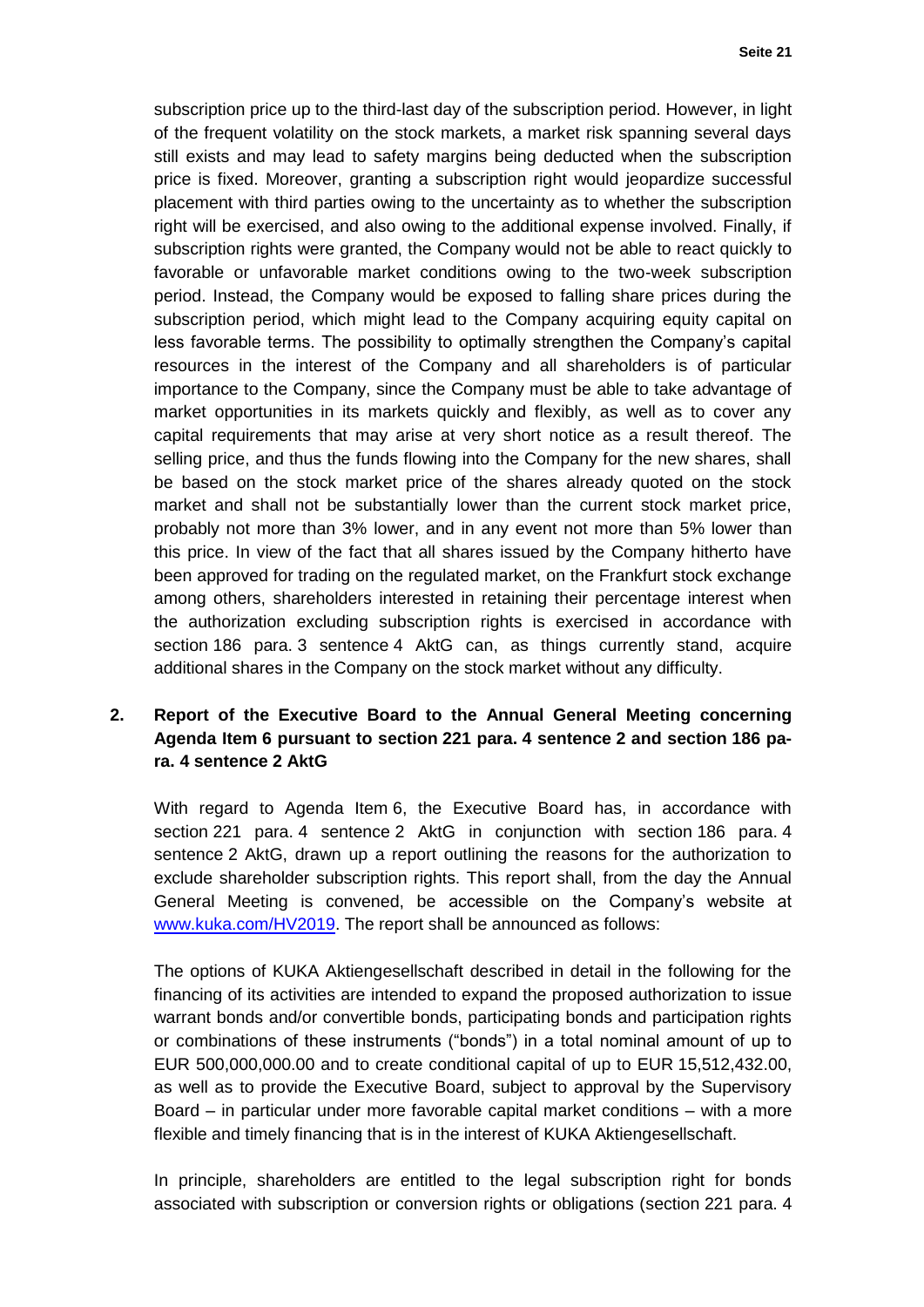AktG in conjunction with section 186 para. 1 AktG). When shareholders are not granted immediate subscription of bonds, the Executive Board can exercise the option of issuing bonds to a financial institution or consortium of banks with the obligation of offering shareholders the opportunity of acquiring bonds in accordance with their subscription rights (indirect subscription right in the sense of section 186 para. 5 AktG).

The exclusion of the subscription right for fractional amounts makes it possible to utilize the requested authorization with rounded amounts. This facilitates the handling of shareholder subscription rights. The exclusion of the subscription right for the benefit of holders or creditors of already issued conversion and option rights or obligations has the advantage that the conversion price or option price for the already issued conversion or option rights or obligations does not have to be reduced and thus leads to an overall greater amount of funds that can be raised. Both instances of excluding the subscription right are therefore in the interest of KUKA Aktiengesellschaft and its shareholders.

With the exception of a conversion obligation and a share subscription right, the issue price for the new shares must be at least 80% of the market price determined at the time of the issuance of the bonds associated with subscription or conversion rights or obligations. The possibility of a premium (which can increase after the maturity of the warrant bonds or convertible bonds) establishes the necessary conditions so that the terms of bonds with option or conversion rights account for the capital market environment at the time of their issuance.

The Executive Board is further authorized, subject to approval by the Supervisory Board, to completely exclude the subscription right of the shareholders if the issuance of the bonds associated with option or conversion rights or obligations against cash payment results in an issue price not substantially less than the hypothetical market value of these bonds established using financial mathematical methods. This gives KUKA Aktiengesellschaft the ability to exploit favorable market situations on very short notice and quickly, and to achieve better conditions by being able to react quickly to the market when setting the interest rate and the issue price for the bonds.

It would not be possible to set conditions close to market and ensure smooth placement if the subscription right were retained. Section 186 para. 2 AktG authorizes the publishing of the exercise price (and thus the conditions of these bonds) by the third to last day of the subscription period. However, in light of the frequent volatility on the stock markets, market risk can also exist for more than a few days leading to "haircuts" during the setting of the bond conditions, which are then no longer close to the market. The existence of a subscription right also endangers the successful placement with third parties, i.e. increases the related expenditures due to the uncertainty of its exercise (subscription behavior). Finally, due to the length of the subscription period, KUKA Aktiengesellschaft cannot respond quickly to favorable or unfavorable market conditions when granting a subscription right, but rather is subject to deteriorating share prices during the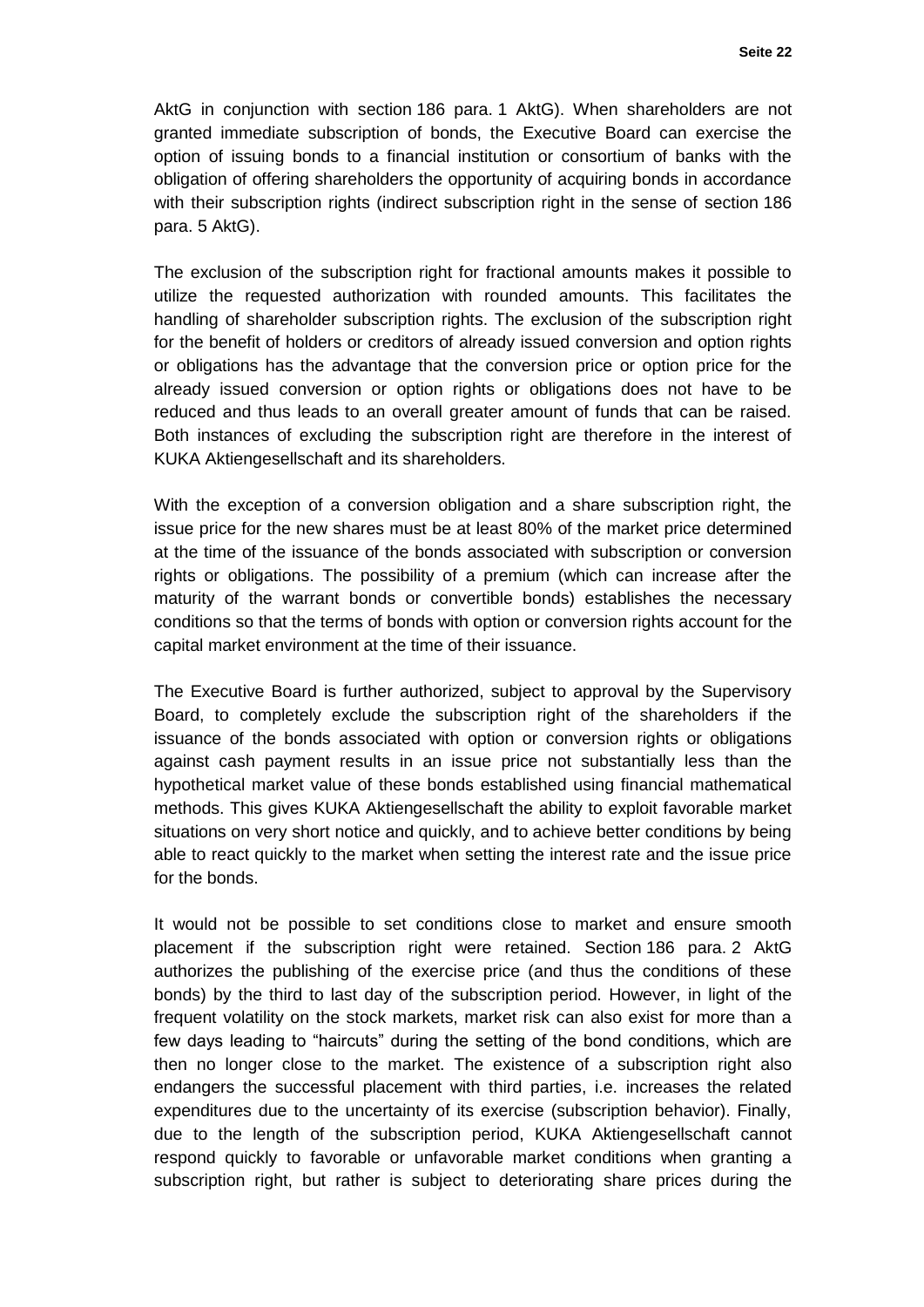subscription period, which can lead to a less favorable procurement of equity for KUKA Aktiengesellschaft.

In this event of a complete exclusion of the subscription right, the provision in section 186 para. 3 sentence 4 AktG applies accordingly pursuant to section 221 para. 4 sentence 2 AktG. The limit regulated therein for excluding the subscription right of 10% of the share capital must be complied with in the content of the resolution. In this case, when the authorization to exclude the subscription right pursuant to section 186 para. 3 sentence 4 AktG takes effect, the maximum volume of conditional capital made available for securing the option or conversion rights or obligations shall not exceed 10% of the existing share capital. A corresponding requirement in the resolution on the authorization also ensures that the 10% limit is not exceeded in the event of a reduction of capital because the authorization for excluding the subscription right expressly may not exceed 10% of the share capital, neither at the time the authorization takes effect nor, if this value is less, at the time of exercise of the existing authorization. Applied here are the treasury shares sold subject to the exclusion of the subscription right pursuant to section 186 para. 3 sentence 4 AktG and those shares issued from authorized capital under exclusion of the subscription right pursuant to section 186 para. 3 sentence 4 AktG, if the sale or issuance takes place during the period of this authorization until the subscription right free issuance according to section 186 para. 3 sentence 4 AktG of the bonds with option and/or conversion rights or obligations. This correspondingly reduces this amount. Section 186 para. 3 sentence 4 AktG also stipulates that the issue price may not be substantially less than the market price. This is intended to ensure that no material economic dilution of the value of the shares occurs. Whether such a dilutive effect occurs when issuing bonds with option or conversion rights or obligations under exclusion of the subscription right can be determined by calculating the hypothetical market price of the bonds in accordance with recognized methods, especially financial mathematical methods, and comparing this with the issue price. If, after proper examination, this issue price is only insignificantly below the hypothetical market price at the time of issuing the bonds, then an exclusion of the subscription right based on an insignificant shortfall is permissible under the intent and purpose of the regulation outlined in section 186 para. 3 sentence 4 AktG. The resolution therefore stipulates that the Executive Board, after proper examination, must come to the conclusion prior to issuing the bonds with option or conversion rights or obligations that the planned issue price will not lead to any considerable dilution of the value of the shares because the issue price of the bonds is not substantially lower than the hypothetical market price determined in accordance with recognized methods, especially financial mathematical methods. Thus, the computed market value of a subscription right is reduced to virtually zero so that the shareholders are not subject to any considerable economic disadvantage as a result of the exclusion of the subscription right. These measures ensure that there is no considerable dilution of the share value due to the exclusion of the subscription right.

Moreover, shareholders may at any time maintain their percentage of the share capital of KUKA Aktiengesellschaft – even after conversion or option rights have been exercised, or the option or conversion obligations have taken effect – by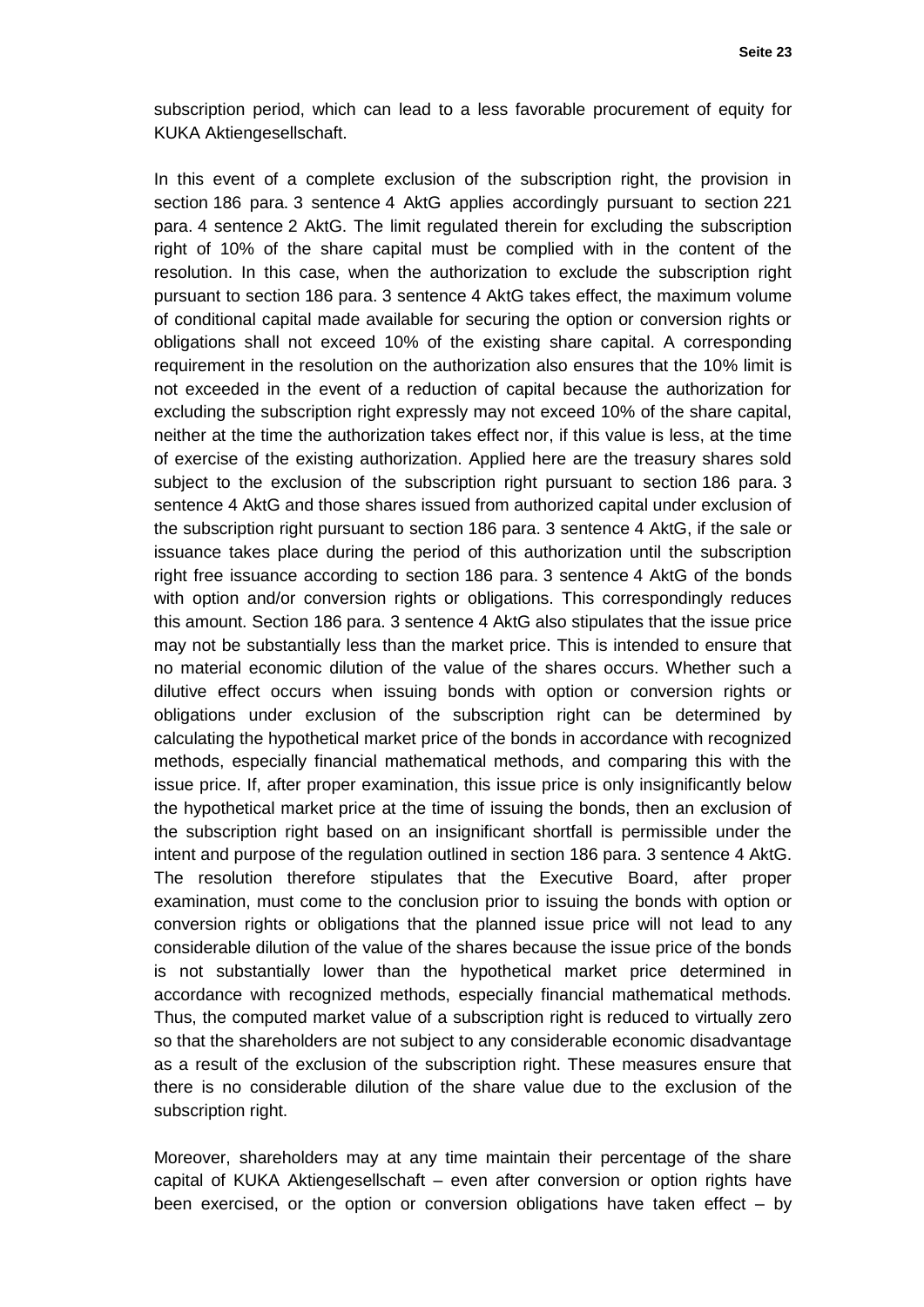purchasing shares on the open market. On the other hand, the authorization to exclude the subscription right allows KUKA Aktiengesellschaft to set conditions close to market with the greatest possible security with regard to the ability to place the bonds with third parties and to exploit favorable market situations on short notice.

To the extent that participation rights or participating bonds without option or conversion rights or obligations are issued, the Executive Board is authorized, with the consent of the Supervisory Board, to completely exclude the subscription right of the shareholders if these participating bonds or participation rights have obligationlike features, i.e. if they do not establish membership rights in KUKA Aktiengesellschaft, do not grant participation in liquidation proceeds, and the amount of interest is not calculated on the basis of the amount of annual net profit, net earning or the dividend. Furthermore, in this case the interest rate and the issue price of the participation rights or participating bonds must reflect the current market conditions at the time of issuance. If the conditions cited are met, the exclusion of the subscription right does not result in a disadvantage for shareholders, since the participation rights or participating bonds do not establish membership rights or a share of liquidation proceeds or profit in KUKA Aktiengesellschaft.

# **3. Report of the Executive Board to the Annual General Meeting concerning Agenda Item 7 pursuant to section 71 para. 1 no. 8 sentence 5 and section 186 para. 4 sentence 2 AktG**

The Executive Board has put together a written report concerning Agenda Item 7 pursuant to section 71 para. 1 no. 8 sentence 5 AktG in conjunction with section 186 para. 4 sentence 2 AktG outlining the reasons for the authorization proposed in Agenda Item 7 for the purchase of treasury shares under partial limitation of the equality principle and a possible right of shareholders to tender their shares as well as the reasons for the authorization proposed in Agenda Item 7 for the disposal of treasury shares by means other than the open market or under observation of the equality principle and at the proposed issue price. This report shall, from the day the Annual General Meeting is convened, be accessible on the Company's website at [www.kuka.com/HV2019.](http://www.kuka.com/HV2019) The report shall be announced as follows:

Agenda Item 7 encompasses a proposal to authorize the Company to acquire treasury shares in the amount of up to 10% of the share capital existing at the time the resolution is adopted. According to section 71 para. 1 no. 8 AktG, treasury shares may also be purchased or sold by means other than the typical case of a purchase or sale on the open market. In addition to purchases on the open market, the Company shall also be granted the option of purchasing treasury shares by means of a public offer (tender process). The consideration per share paid by the Company may not exceed or fall short of – by more than 10% excluding incidental costs – the average closing price of the shares of the Company in the XETRA trading system of Deutsche Börse AG (or a comparable successor system) on the last five trading days before the purchase of treasury stock or, in the case of a public tender offer, from the eighth to the fourth trading day (each inclusive) before the day of publication of the public tender offer.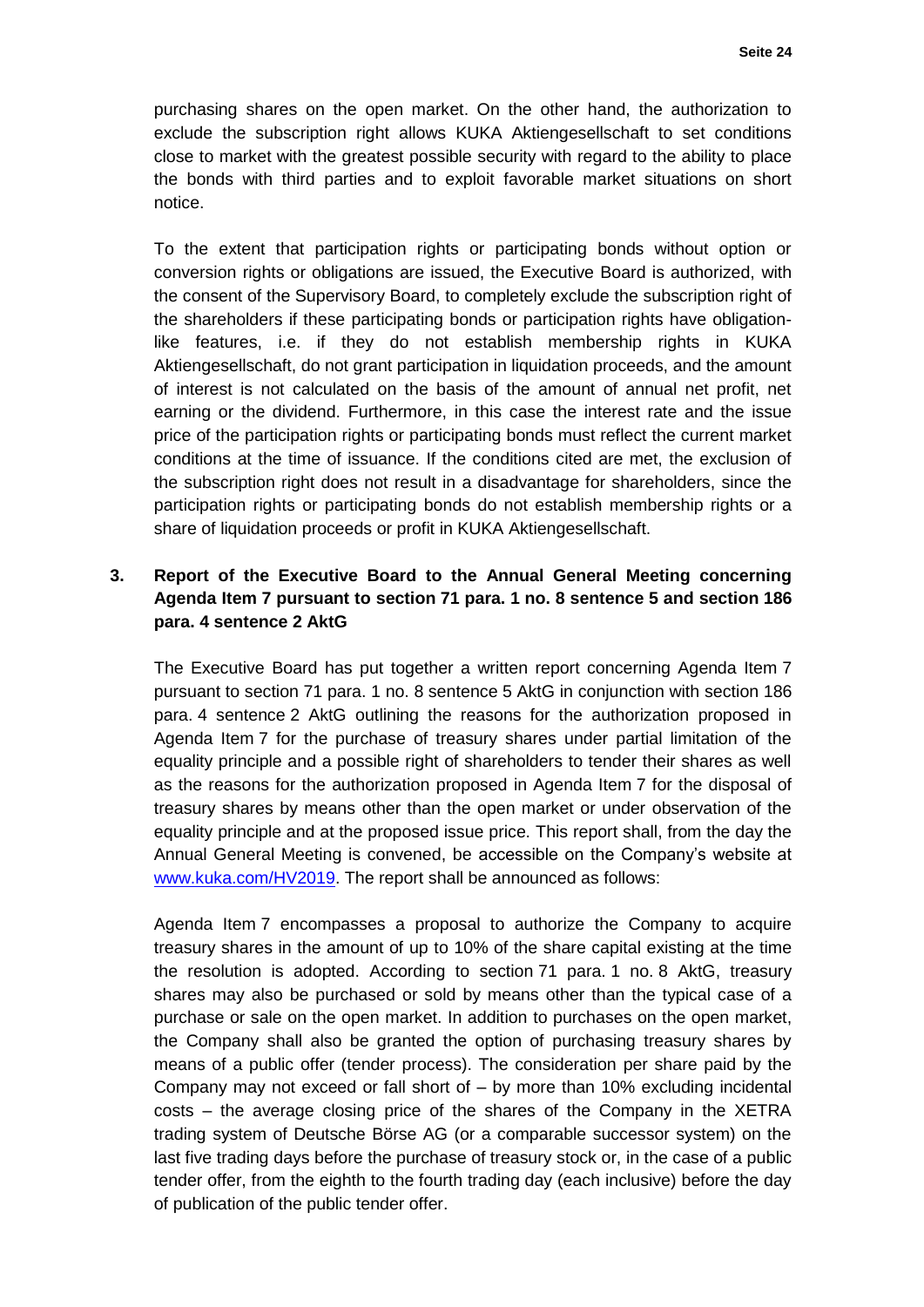In a public tender offer, any shareholder willing to sell can decide how many shares he wishes to offer and, in the case of the setting of a price range, at what price he wishes to offer them. If the volume of tenders at the set price exceeds the number of shares the Company wishes to purchase, there must be, with a partial exclusion in this connection of any right of the shareholders to tender their shares, an allocation of acceptances to the tenders. As part of this process it shall be possible, once again with a partial exclusion in this connection of any right of the shareholders to tender their shares, to give priority to the acceptance of small-lot tenders or smaller portions of tenders. This possibility is designed to avoid odd numbers when determining the pro rata shares to be purchased, as well as small residual amounts, thereby simplifying the technical execution. Moreover, the scaling can occur according to the tender rate instead of the holding rate, as the acquisition process is then technically concluded in an economically reasonable fashion. Ultimately, a rounding according to business principles for the avoidance of fractions of shares is intended. In this respect, the acquisition rate and the number of shares to be acquired from individual tendering shareholders can be rounded as required to technically represent the acquisition of whole shares. The Executive Board finds an exclusion of any additional shareholder tender rights justified as well as appropriate vis-à-vis the shareholders.

The resale of treasury shares after purchase shall be possible subject to the exclusion of the subscription right of the shareholders in the following cases explained here:

By this means, the Executive Board shall be put in a position of having treasury shares available in order to be able – subject to the approval of the Supervisory Board – to offer these as consideration in connection with company mergers or the acquisition of companies, or parts of companies, or participations in companies, or other assets (including liabilities of the Company to third parties). In transactions of this kind, this form of consideration is demanded in various cases. The authorization here proposed is therefore intended to give the Company the flexibility needed in order to be able to take advantage of emerging opportunities in connection with company mergers or the acquisition of companies, or parts of companies, or participations in companies, or other assets (including liabilities of the Company to third parties) in a quick and flexible manner. When specifying the valuation relationship, the Executive Board will ensure that the interests of the shareholders are appropriately safeguarded. If liabilities of the Company are transferred to the Company in exchange for treasury shares, these are then extinguished and the equity capital is simultaneously increased for accounting purposes. When assessing the value of the shares granted as a counterconsideration, the Executive Board will take the market price of the KUKA shares as a guide. The Executive Board will report any use of this authorization to the Annual General Meeting.

The proposed resolution also encompasses the authorization to dispose of the acquired treasury shares subject to the exclusion of the subscription right by means other than the open market and in cases other than those connected with company mergers or the acquisition of companies, or parts of companies, or participations in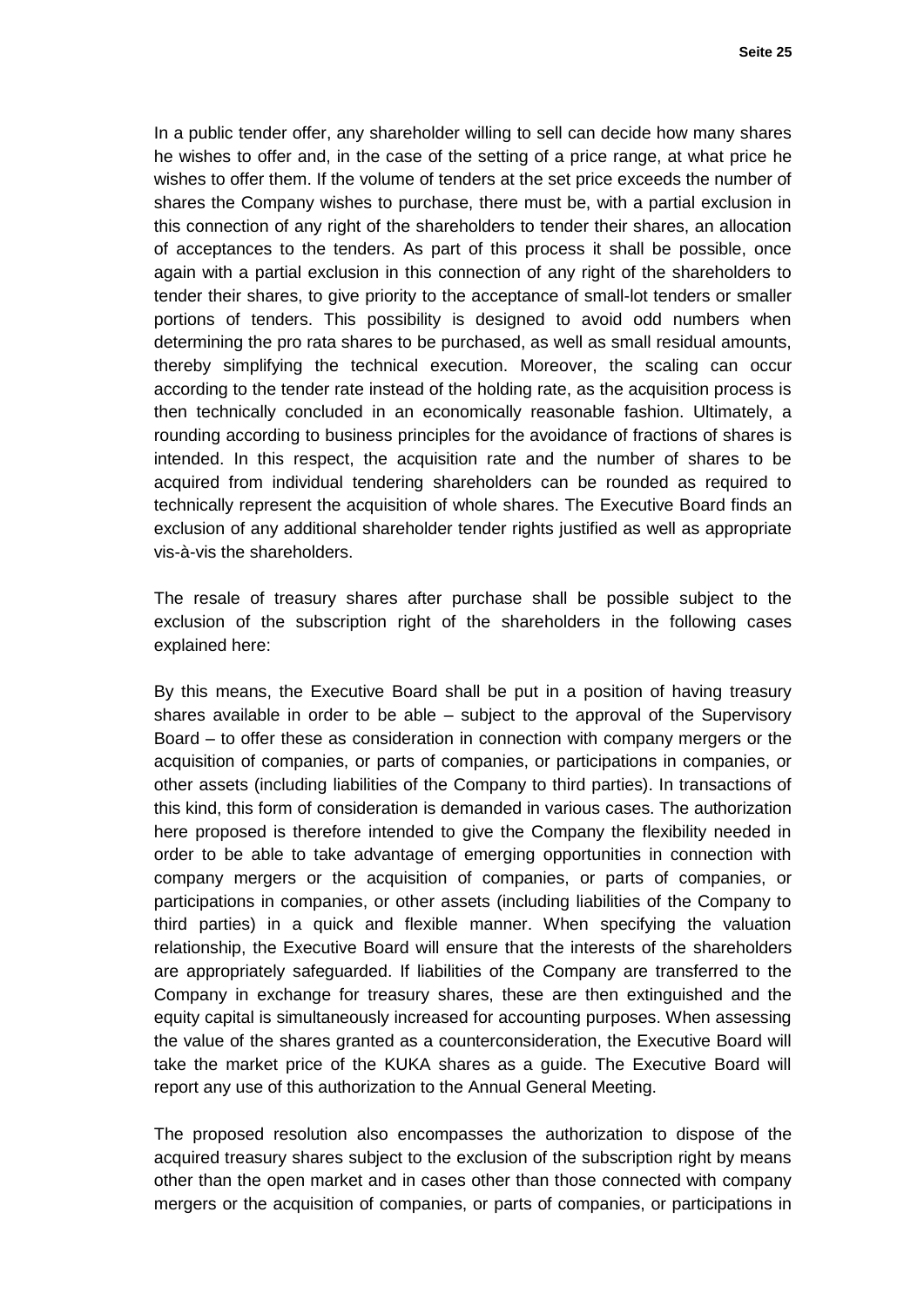companies, or other assets. A sale under exclusion of the subscription right is subject to the condition of the shares being sold for cash at a price that is not substantially lower than the stock market price of Company shares at the time of the sale. However, this authorization shall only be effective subject to the proviso that the shares sold subject to the exclusion of the subscription rights according to section 186 para. 3 sentence 4 AktG may not, in total, exceed 10% of the share capital, and in fact do not do so either on the date that this authorization becomes effective or on the date on which it is exercised. Shares to be counted against this limit of 10% include those shares

- issued in order to service warrant or convertible bonds, participation rights or participating bonds or a combination of these instruments, provided that these instruments have been issued on the basis of an authorization resolved at the Annual General Meeting on May 29, 2019 according to the appropriate application of section 186 para. 3 sentence 4 AktG; or
- issued subject to the exclusion of the subscription right pursuant to section 186 para. 3 sentence 4 AktG by use of an authorization to issue new shares under authorized capital that is in effect at the date on which this authorization becomes effective, or by use of an authorization resolved at the Annual General Meeting on May 29, 2019.

The interests of the shareholders with respect to their assets and voting rights are properly protected by this limitation and by the fact that the issue price is guided by the market price. The authorization is in the interest of the Company because it allows greater flexibility. In particular, it makes it possible to issue shares in a targeted fashion to partners in cooperative ventures or to financial investors.

The authorization further opens up the possibility of using treasury shares for the introduction on foreign stock exchanges on which KUKA Aktiengesellschaft has not been listed to date. This makes it possible to broaden the shareholder base outside of Germany and to make the stock more attractive as an investment. The price at which the Company's shares will be launched on foreign stock exchanges will be based on the stock exchange price of the Company's shares and will not be substantially lower than this.

KUKA Aktiengesellschaft faces strong competition on the international capital markets. Adequate equity capital and the possibility of raising capital on the market at appropriate terms and conditions are of special importance in fast changing markets and given the existing pressure to expand. KUKA Aktiengesellschaft will endeavor to broaden its shareholder base and to make investment in the stock of the Company attractive. Accordingly, the authorization proposed here is designed to afford KUKA Aktiengesellschaft the necessary freedom of movement.

The Company shall be empowered to redeem treasury shares even without a renewed resolution by the Annual General Meeting.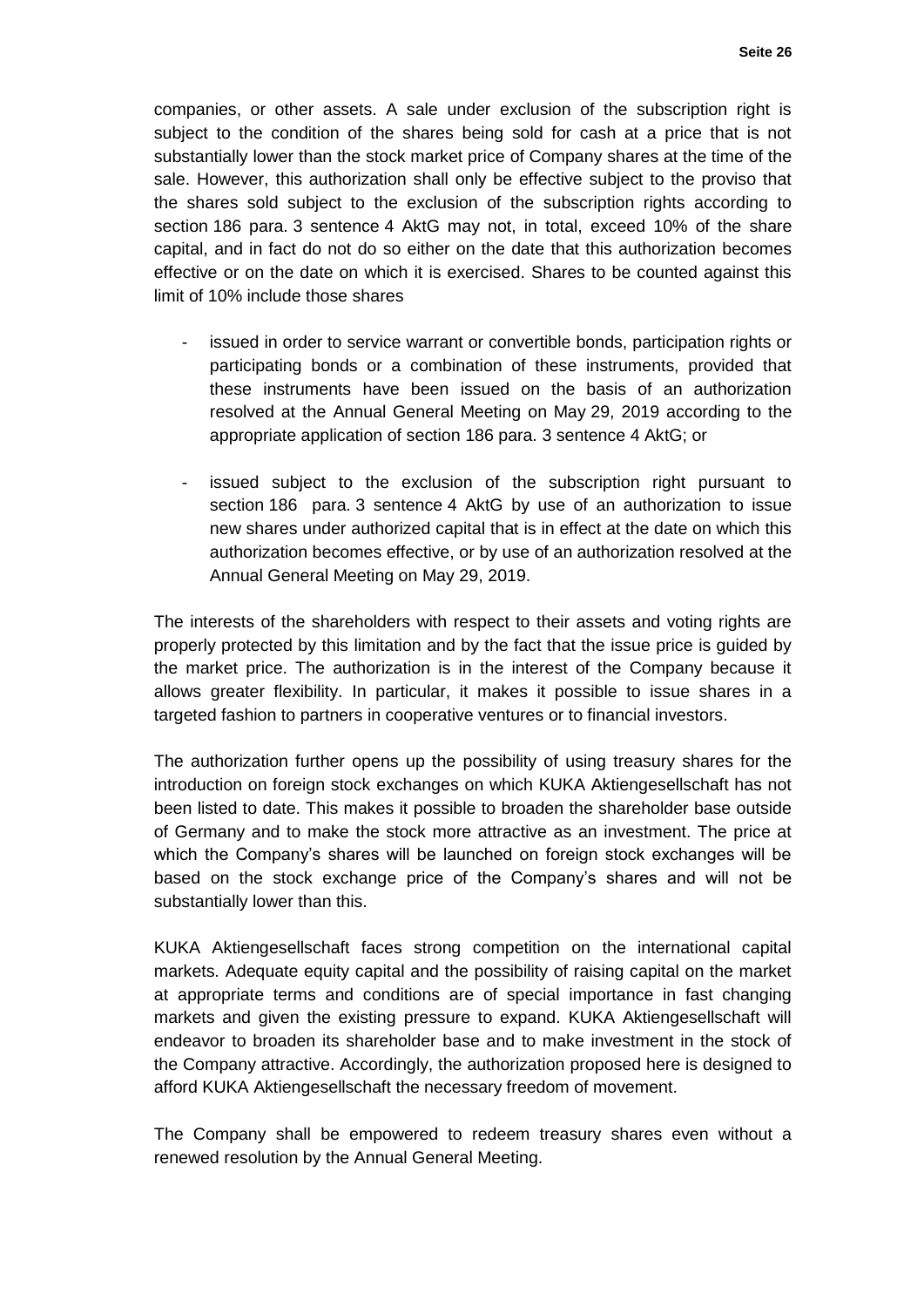This authorization for the acquisition of treasury shares, as well as the resale or redemption of such shares, may be used once or several times, and also in part.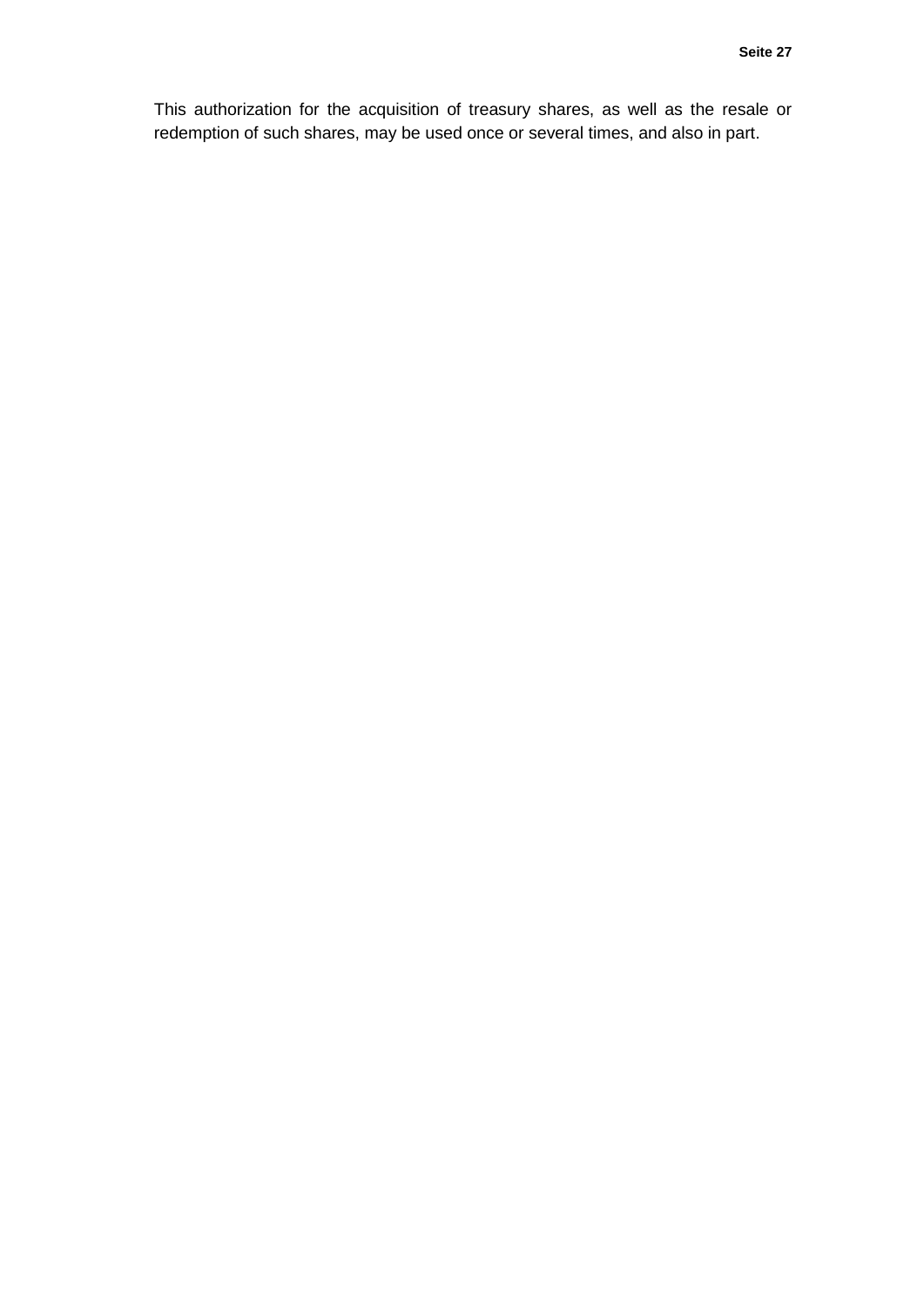### **III. Further information relating to the convening of the Annual General Meeting**

#### **Total number of shares and voting rights**

The Company's share capital comprises, at the time the Annual General Meeting is convened, 39,775,470 no-par-value shares; there are no other share classes. Each share confers one vote, resulting in 39,775,470 participating and voting shares.

### **Prerequisites for attending the Annual General Meeting and exercising voting rights**

Shareholders wishing to attend the Annual General Meeting and exercise their voting right must register prior to the General Meeting. In addition, shareholders are required to provide proof of their right to attend the Annual General Meeting or to exercise voting rights. A certificate of share ownership issued in German or English by their custodian bank with reference being made to the start of the 21st day before the Annual General Meeting, namely Wednesday, May 8, 2019, 0:00 hours CEST (so-called "record date") is sufficient.

The registration and proof of share ownership must be in text form and be sent to the Company to the following address and be received no later than the seventh day prior to the General Meeting, i.e. at the latest by Wednesday, May 22, 2019, 24:00 hours, CEST:

> **KUKA Aktiengesellschaft c/o C-HV AG Gewerbepark 10 92289 Ursensollen**

**Fax: +49 (0) 9628 92 99 871 e-mail: [HV@Anmeldestelle.net](mailto:HV@Anmeldestelle.net)**

With respect to attendance at the General Meeting and the exercise of voting rights, only those persons shall be deemed shareholders for the Company's purposes who have provided such proof. In this respect, the right to attend and the scope of the voting rights shall be determined exclusively on the basis of the shareholding proven as of the record date. The record date does not involve any lock-up period for the shares. Even if all or some of the shares are sold after the record date, the shares held by the shareholder as of the record date shall be authoritative for attendance and for the scope of the voting rights, i.e. any sale of shares after the record date shall not affect the right to attend or the scope of voting rights. The same shall apply accordingly to new shares or additional shares acquired after the record date. Persons who do not hold any shares yet as of the record date and become shareholders after that date shall not be entitled to attend or vote. Furthermore, the record date is not a relevant date for dividend rights.

Admission tickets to the Annual General Meeting shall be issued to the shareholders after proper receipt of the registration and proof of share ownership. To ensure timely receipt of admission tickets, we kindly ask shareholders to send the registration and proof of share ownership as early as possible.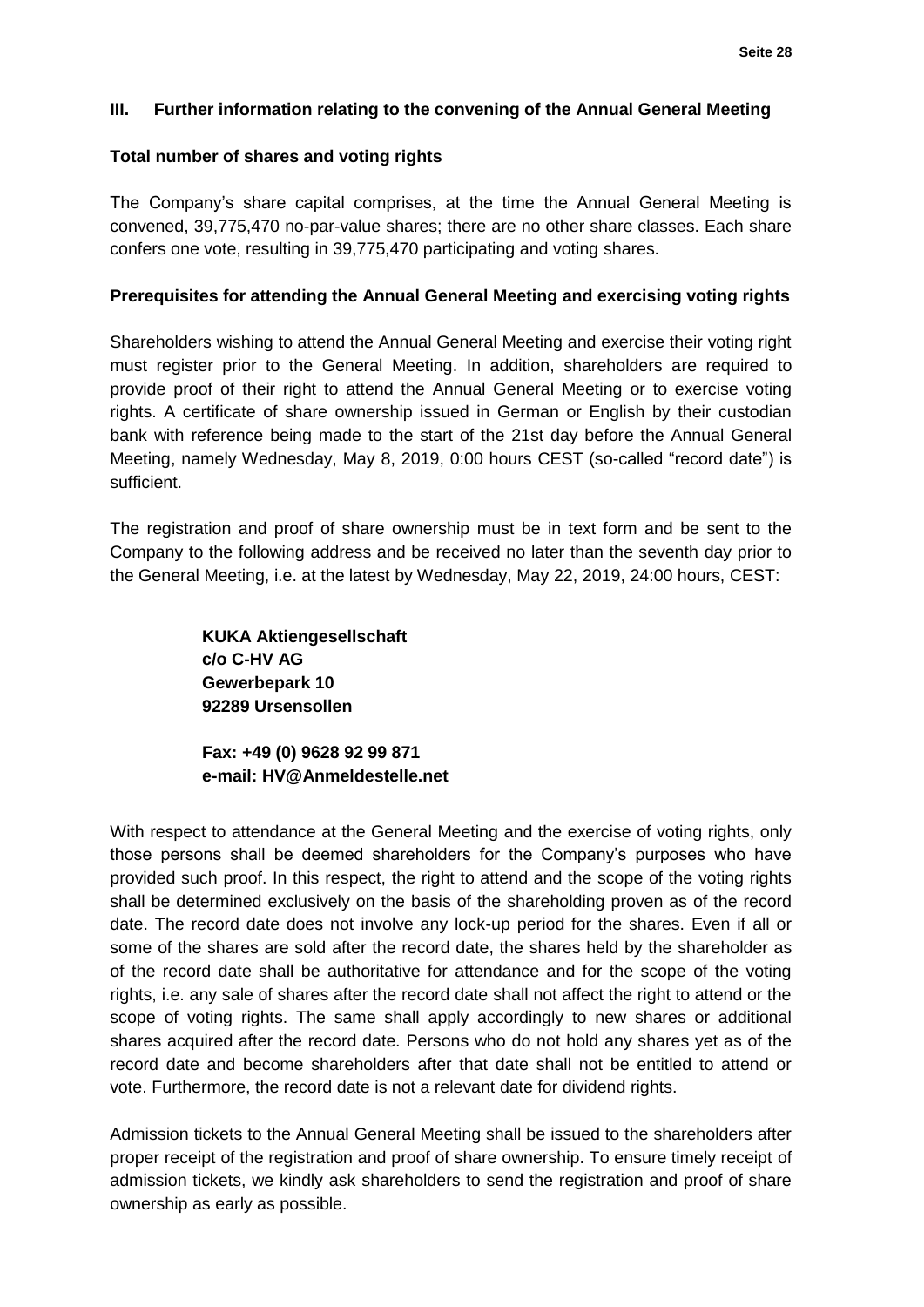## **Voting by proxy**

Shareholders may, by appropriately granting power of attorney, also exercise their voting rights at the Annual General Meeting by way of proxy, e.g. through a bank or a shareholders' association. If the shareholder appoints more than one person as a proxy, the Company may reject one or more of these persons. The requirement to register in due time and form and provide proof of share ownership in accordance with the above stipulations shall apply also in the case of voting by proxy.

In principle, any granting of power of attorney, revocation thereof and proof of authorization in relation to the Company must be in text form in accordance with section 134 para. 3 sentence 3 AktG. For granting power of attorney, shareholders may use the proxy section on the admission ticket form that they will receive after registration, or the proxy form that can be downloaded from the Company's website at [www.kuka.com/HV2019.](http://www.kuka.com/HV2019) Shareholders shall also have the option of issuing special power of attorney in text form. Until the beginning of voting at the Annual General Meeting, the following address, fax number and e-mail address shall be available for sending proof of authorization as a proxy and for revoking power of attorney:

> **KUKA Aktiengesellschaft c/o C-HV AG Gewerbepark 10 92289 Ursensollen**

**Fax: +49 (0) 9628 92 99 871 e-mail: vollmacht@c-hv.com**

The entry and exit desks at the Annual General Meeting shall be available for this purpose on the day of the Annual General Meeting, from 9:00 am, at the Congress Center, Gögginger Strasse 10, 86159 Augsburg.

If a bank, a shareholders' association or any other equivalent institution, entity or person in accordance with section 135 AktG is appointed as a proxy, the text form requirement for such power of attorney shall apply neither by law nor according to the Company's Articles of Association. According to the law, it shall, in such cases, suffice if the proxy is able to validate its power of attorney. In addition, the power of attorney must be complete and refer only to the exercise of voting rights. Therefore, we advise shareholders wishing to authorize a bank, a shareholders' association or any other equivalent institution, entity or person as a proxy in accordance with section 135 AktG to confer with the proxy regarding the form that the power of attorney should take. In such cases, power of attorney shall be granted only to a specified proxy. According to section 135 para. 7 AktG, however, the effectiveness of the voting shall not be impaired by any breach of the aforementioned and specified additional requirements stated in section 135 AktG for the appointment of a proxy as stated in this section.

We offer our shareholders the possibility of authorizing Company-appointed proxies to exercise their voting rights. The Company has laid down the following provisions for this: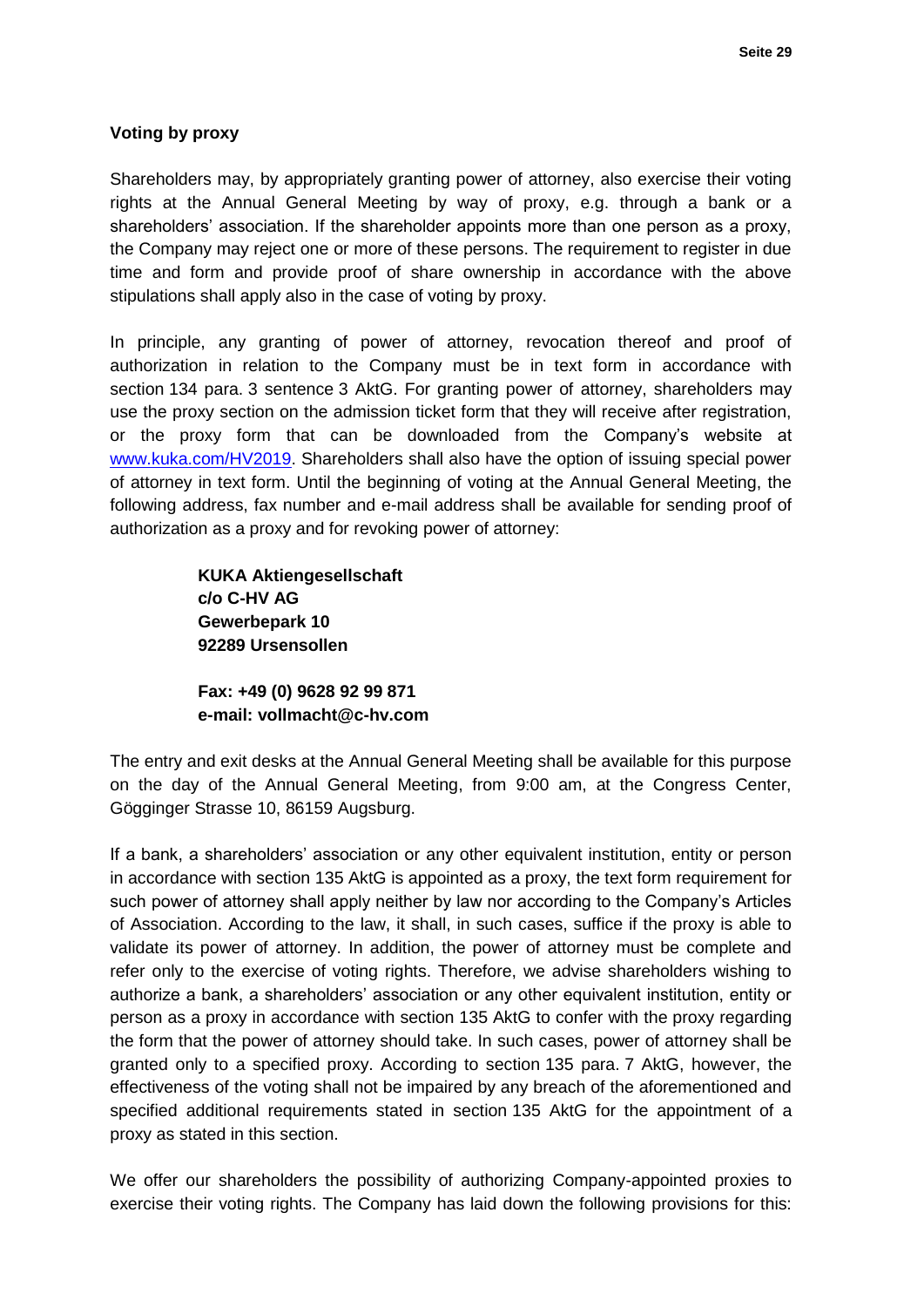The exercise of voting rights by such Company-appointed proxies shall be subject to express instructions given in respect of the specific items on the agenda. Without such express instructions, voting rights shall not be deemed to have been represented. The form for granting power of attorney and issuing instructions that is sent together with the admission ticket can be used for granting power of attorney. Any granting of power of attorney (along with instructions), revocation thereof and proof of authorization in relation to the Company must be in text form. The Company must receive power of attorney for Company-appointed proxies, along with express instructions, at the latest by Monday, May 27, 2019, 24:00 hours CEST, sent to the address below:

> **KUKA Aktiengesellschaft c/o C-HV AG Gewerbepark 10 92289 Ursensollen**

**Fax: +49 (0) 9628 92 99 871 e-mail: vollmacht@c-hv.com**

The entry and exit desks at the Annual General Meeting shall be available for giving, revoking and altering instructions in relation to any Company-appointed proxy on the day of the Annual General Meeting, from 9:00 am, at the Congress Center, Gögginger Strasse 10, 86159 Augsburg.

The offer of the option to authorize Company-appointed proxies to exercise voting rights shall not affect any of the aforementioned possibilities of participation and representation, including attendance in person or participation via another proxy, such as a bank or shareholders' association. All these possibilities shall remain fully open to shareholders.

## **Publication on the Company's website**

Shortly after the convening of the Annual General Meeting, the following information and documents shall be available on the Company's website at [www.kuka.com/HV2019](http://www.kuka.com/HV2019) (cf. section 124a AktG):

- 1. The content of the convening notice, including an explanation as to why no resolution has been provided for Agenda Item 1, as well as the total number of shares and voting rights at the time of convening;
- 2. the documents to be made available to the General Meeting;
- 3. a form that can be used for voting by proxy.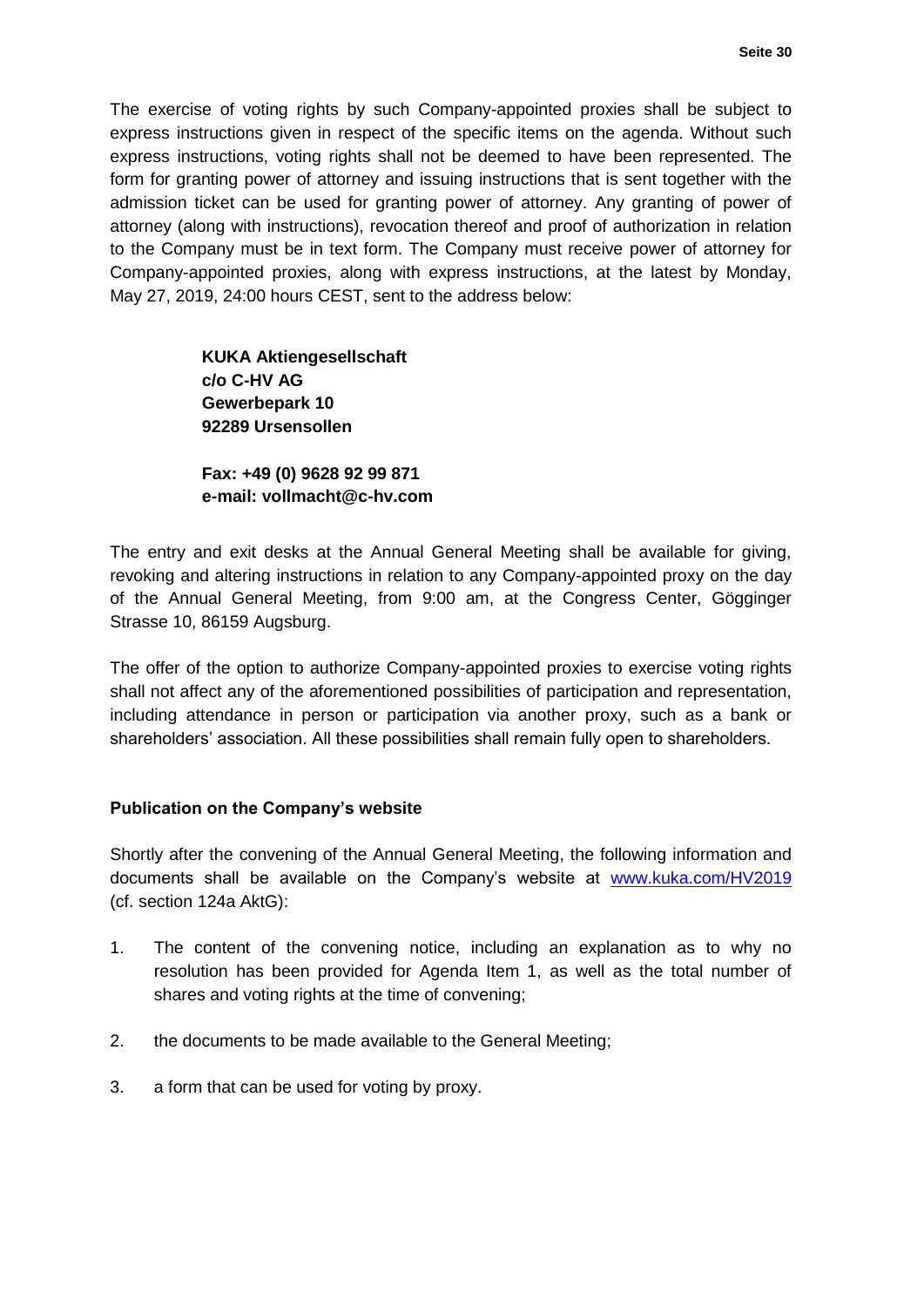## **Shareholder rights in accordance with section 122 para. 2, section 126 para. 1 section 127 and section 131 para. 1 AktG**

#### **Addition to the agenda in accordance with section 122 para. 2 AktG**

Shareholders whose shares amount in aggregate to not less than one-twentieth (5%) of the share capital or represent an amount of the share capital corresponding to EUR 500,000, may request that items be included in the agenda and published. A statement of grounds or a proposal for a resolution must be attached to every new item. Any such request must be directed in writing or using electronic means in accordance with section 126a BGB [German Civil Code] to the Executive Board of the Company (KUKA Aktiengesellschaft, Executive Board, reference: "Annual General Meeting", Zugspitzstrasse 140, 86165 Augsburg (e-mail: hauptversammlung2019@kuka.com)) and must be received by the Company at least 30 days prior to the Annual General Meeting, not counting the day of receipt and the day of the Annual General Meeting. The last permissible day of receipt is therefore Sunday, April 28, 2019, 24:00 hours CEST. Further details concerning the prerequisites for exercising this right and the limitations of this right can be found on the Company's website at [www.kuka.com/HV2019](http://www.kuka.com/HV2019) under "Announcements in accordance with section 121 para. 3 sentence 3 no. 3 AktG regarding shareholder rights".

## **Motions and nominations by shareholders in accordance with section 126 para. 1 and section 127 AktG**

Shareholders may propose motions regarding specific items on the agenda (cf. section 126 AktG). The same applies to nominations for the election of Supervisory Board members or the auditors of the annual financial statements (cf. section 127 AktG).

According to section 126 para. 1 AktG, shareholder motions, including the name of the shareholder, a statement of grounds for the motion and any statement from the Management shall be made available to the persons entitled to access this information as set forth in section 125 para. 1 to 3 AktG under the conditions stated therein (this includes, among others, shareholders who demand this), provided that the shareholder has submitted a countermotion to a motion of the Executive Board and/or Supervisory Board on a specific item on the agenda, with a statement of grounds for the countermotion, to the address given below at least 14 days before the Company's Annual General Meeting, not counting the day of receipt. The last permissible day of receipt is therefore Tuesday, May 14, 2019, 24:00 hours CEST. A countermotion does not have to be made available if one of the ex-clusions under section 126 para. 2 AktG applies. Further details concerning the prerequisites for exercising this right and the limitations of this right can be found on the Company's website at [www.kuka.com/HV2019](http://www.kuka.com/HV2019) under "Announcements in accordance with section 121 para. 3 sentence 3 no. 3 AktG regarding shareholder rights".

The right of each shareholder to propose, during the Annual General Meeting, countermotions regarding the various agenda items even without prior communication to the Company shall remain unaffected. We point out that any countermotions sent to the Company in advance in due time shall be considered at the Annual General Meeting only if they are made orally during the meeting.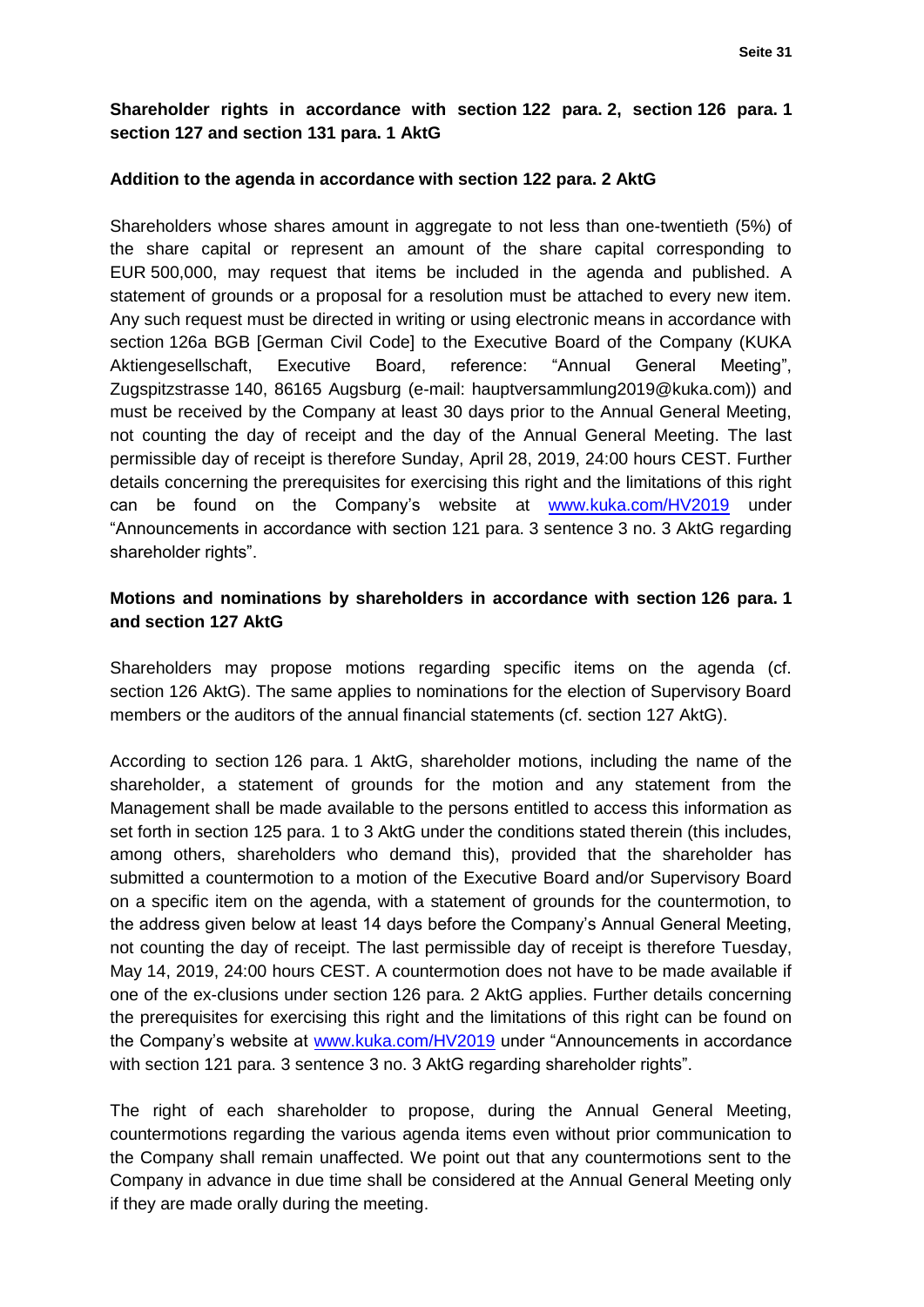A statement of grounds does not need to be provided for nominations made by shareholders in accordance with section 127 sentence 2 AktG. Nominations for election shall be made available only if they include the name, the profession exercised and the place of residence of the nominee and, in the case of an election of Supervisory Board members, information on their membership in other supervisory boards prescribed by law (cf. section 127 sentence 3 AktG in conjunction with section 124 para. 3 and section 125 para. 1 sentence 5 AktG). According to section 127 sentence 1 AktG in conjunction with section 126 para. 2 AktG, there are further grounds on which nominations for election do not need to be made available on the Internet. In all other respects, the prerequisites and provisions for making motions available shall apply correspondingly, in particular that Tuesday, May 14, 2019, 24:00 hours CEST, is the last permissible date for the receipt of nominations at the address given below, in order for them to still be made available. Further details concerning the prerequisites for exercising this right and the limitations of this right can be found on the Company's website at [www.kuka.com/HV2019](http://www.kuka.com/HV2019) under "Announcements in accordance with section 121 para. 3 sentence 3 no. 3 AktG regarding shareholder rights".

Any motions (including any statement of grounds) or nominations made by shareholders in accordance with section 126 para. 1 and section 127 AktG must be sent exclusively to:

> **Executive Board KUKA Aktiengesellschaft Reference "Annual General Meeting" Zugspitzstraße 140 86165 Augsburg**

**Fax: +49 (0) 821 797 5393 e-mail: hauptversammlung2019@kuka.com**

Motions and nominations for election that are to be made available (including the name of the shareholder and  $-$  in the case of motions  $-$  a statement of grounds) shall be made available after their receipt on the Internet at [www.kuka.com/HV2019.](http://www.kuka.com/HV2019) Any statements from the Management shall also be made available at the above Internet address.

## **Right of shareholders to information in accordance with section 131 para. 1 AktG**

At the Annual General Meeting, each shareholder and shareholder representative may request from the Executive Board information on the Company's affairs, to the extent that such information is necessary to permit a proper evaluation of the relevant item on the agenda (cf. section 131 para. 1 AktG). This right to information also extends to information on the Company's legal and business relations with any affiliated company, as well as information on the state of the Group and the companies included in the consolidated financial statements. Requests for information are generally to be made orally at the Annual General Meeting during the discussion.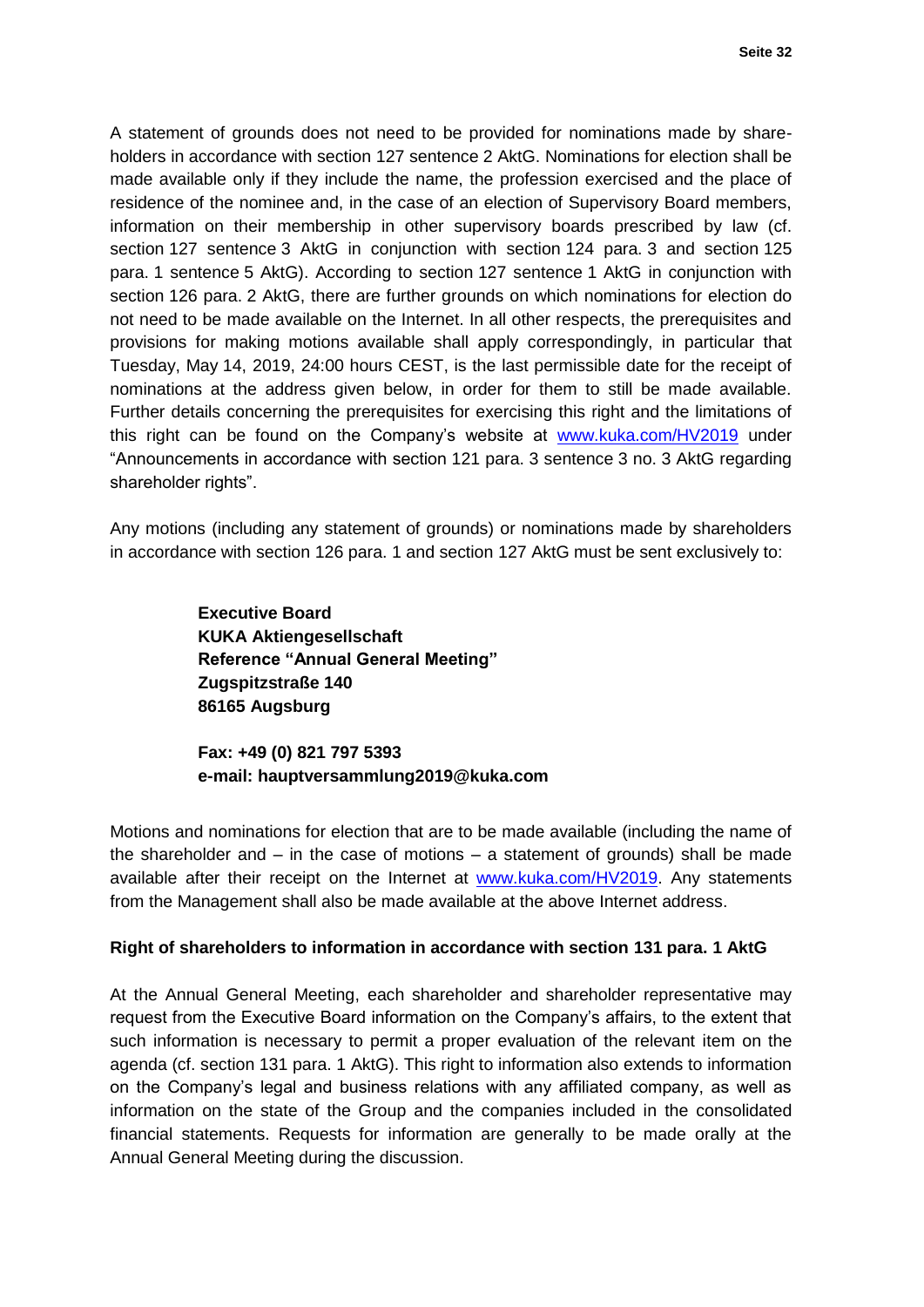The information shall comply with the principles of conscientious and accurate accounting. Subject to the prerequisites set forth in section 131 para. 3 AktG, the Executive Board may refuse to provide information. Further details concerning the prerequisites for exercising this right and the limitations of this right can be found on the Company's website at [www.kuka.com/HV2019](http://www.kuka.com/HV2019) under "Announcements in accordance with section 121 para. 3 sentence 3 no. 3 AktG regarding shareholder rights".

## **Data protection notices**

## **1. General information**

## **a) Introduction**

KUKA Aktiengesellschaft attaches great importance to data protection and the protection of privacy. The following data protection notices are designed to inform our shareholders about the processing of their personal data and their rights regarding such processing according to applicable data protection laws in connection with the preparation, and conduct of and follow-up on the Annual General Meeting, in particular Regulation (EU) 2016/679 (DSGVO [General Data Protection Regulation])

## **b) 'Controller' within the meaning of article 4 no. 7 DSGVO**

KUKA Aktiengesellschaft, Zugspitzstraße 140, 86165 Augsburg

## **c) Contact details of the Data Protection Officer**

KUKA Aktiengesellschaft, Data Protection Officer, Zugspitzstraße 140, 86165 Augsburg e-mail: data-privacy@kuka.com

## **2. Information regarding processing of data**

#### **a) Data categories**

In particular, we are processing the following categories of personal data:

- First and last name,
- Address,
- Number of shares,
- Type of ownership of the shares and
- Entry ticket number.

In addition, we may also process personal data of a proxy nominated by a shareholder (in particular the latter's name and place of residence). If shareholders or their proxies contact us, we also process the personal data required to respond to any inquiries (such as the contact data provided by the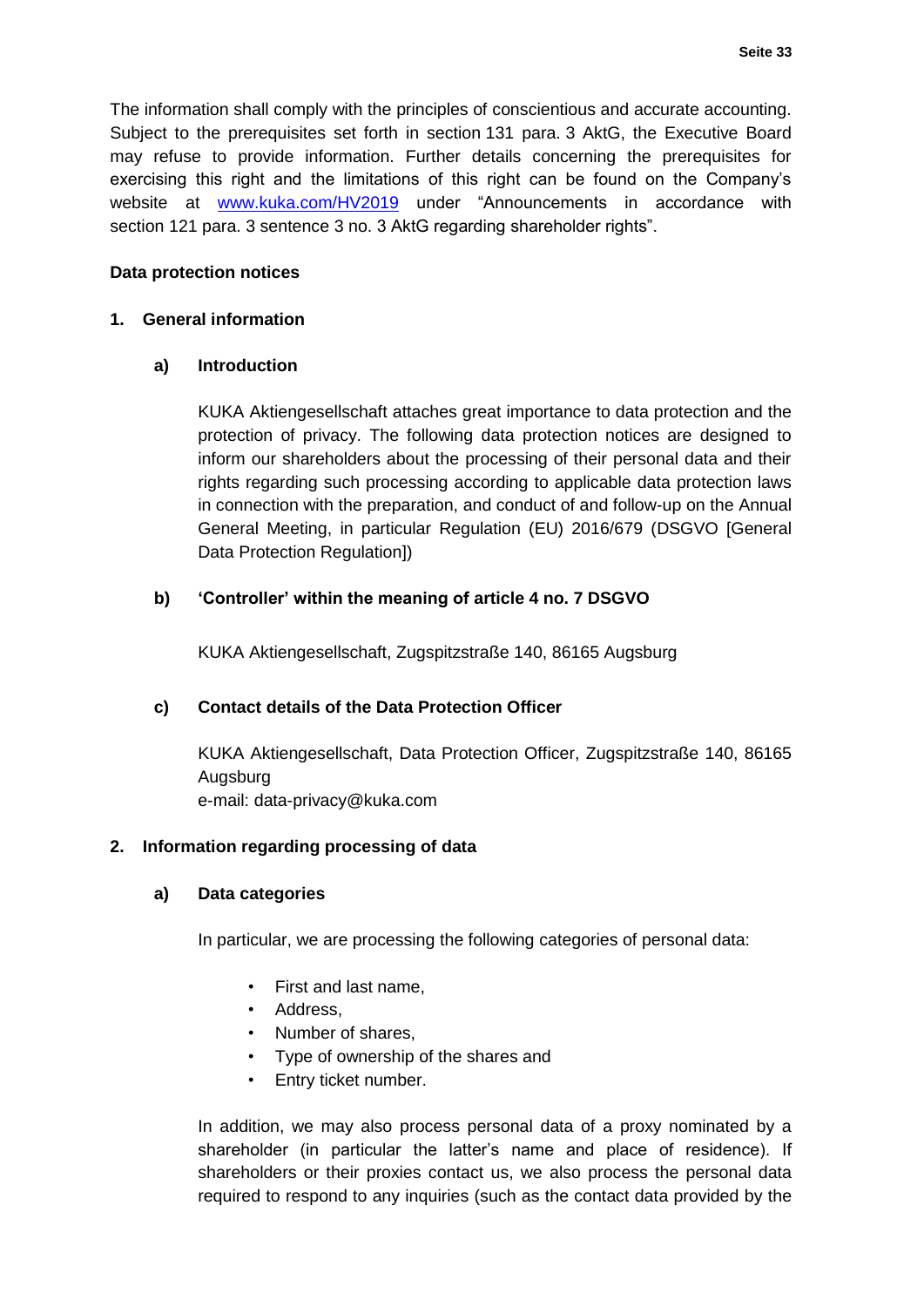shareholder or proxy, such as e-mail address or telephone number). If necessary, we also process information on motions, questions, election proposals and requests from shareholders at the Annual General Meeting.

### **b) Purposes and legal basis of the processing**

We use personal data to enable shareholders to participate in and exercise their rights at the Annual General Meeting. The processing of personal data is indispensable for the proper preparation, and conduct of and follow-up on the Annual General Meeting and to enable participation in the meeting of and participation of shareholders in the Annual General Meeting pursuant to sections 118 et seqq. AktG. The legal basis for the processing of personal data is the AktG in conjunction with article 6 para. 1 sentence 1 letter c) DSGVO.

In addition, we may also process personal data to fulfil other legal obligations, such as regulatory requirements and obligations to retain data under stock corporation law, securities law, commercial law and tax law. The legal basis for the processing are the relevant statutory provisions in conjunction article 6 para. 1 sentence 1 letter c) DSGVO.

All shares of KUKA Aktiengesellschaft are bearer shares. Unlike registered shares, KUKA Aktiengesellschaft does not keep a stock register as defined by section 67 AktG in which the name, date of birth and address of the shareholder as well as the number of shares must be entered.

#### **c) Categories of recipients of personal data**

We are using external service providers to prepare, conduct and follow up on the Annual General Meeting (in particular for printing and mailing the invitation to the Annual General Meeting as well as for registering for and conducting the Annual General Meeting). Service providers commissioned for the purpose of preparing, conducting and following up on the Annual General Meeting will receive from us only such personal data as is required for the execution of the commissioned service and will process the data exclusively in accordance with KUKA Aktiengesellschaft's instructions. Each of our employees and all employees of external service providers having access to personal data or processing personal data, are obliged to treat such data confidentially.

In addition, participants in the Annual General Meeting may inspect the list of participants to be made accessible at the Annual General Meeting pursuant to section 129 para. 1 sentence 2 AktG and the data recorded therein on all participants in the Annual General Meeting.

#### **d) Data sources**

As a rule, we or the service providers commissioned by us receive the personal data of the shareholders via our registration office from the credit